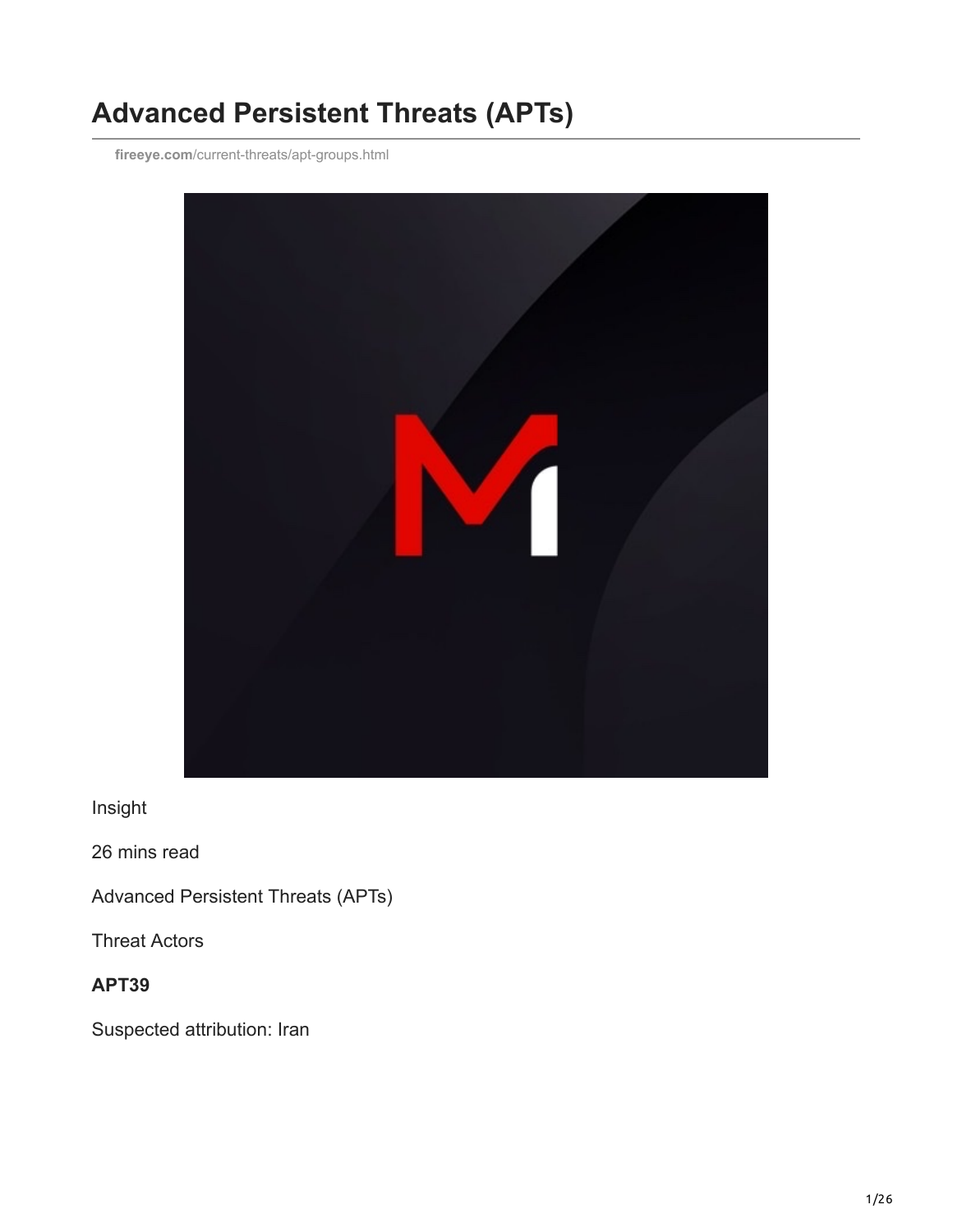Target sectors: While APT39's targeting scope is global, its activities are concentrated in the Middle East. APT39 has prioritized the telecommunications sector, with additional targeting of the travel industry and IT firms that support it and the high-tech industry.

Overview: The group's focus on the telecommunications and travel industries suggests intent to perform monitoring, tracking, or surveillance operations against specific individuals, collect proprietary or customer data for commercial or operational purposes that serve strategic requirements related to national priorities, or create additional accesses and vectors to facilitate future campaigns. Government entities targeting suggests a potential secondary intent to collect geopolitical data that may benefit nation-state decision making.

Associated malware: The group primarily leverages the SEAWEED and CACHEMONEY backdoors along with a specific variant of the POWBAT backdoor.

Attack vectors: For initial compromise Mandiant Intelligence has observed APT39 leverage spearphishing with malicious attachments and/or hyperlinks typically resulting in a POWBAT infection. In some cases previously compromised email accounts have also been leveraged, likely to abuse inherent trusts and increase the chances of a successful attack. APT39 frequently registers and leverages domains that masquerade as legitimate web services and organizations that are relevant to the intended target. Furthermore, this group has routinely identified and exploited vulnerable web servers of targeted organizations to install web shells, such as ANTAK and ASPXSPY, and used stolen legitimate credentials to compromise externally facing Outlook Web Access (OWA) resources. We have not observed APT39 exploit vulnerabilities.

[Additional Resources](https://www.mandiant.com/resources/apt39-iranian-cyber-espionage-group-focused-on-personal-information)

# **APT35**

Target sectors: U.S. Western Europe, and Middle Eastern military, diplomatic, and government personnel, organizations in the media, energy, and defense Industrial base, and engineering, business services, and telecommunications sectors.

Overview: APT35 (aka Newscaster Team) is an Iranian government-sponsored cyber espionage team that conducts long-term, resource-intensive operations to collect strategic intelligence. Mandiant Threat Intelligence has observed APT35 operations dating back to 2014. APT35 has historically relied on marginally sophisticated tools, including publicly available webshells and penetration testing tools, suggesting a relatively nascent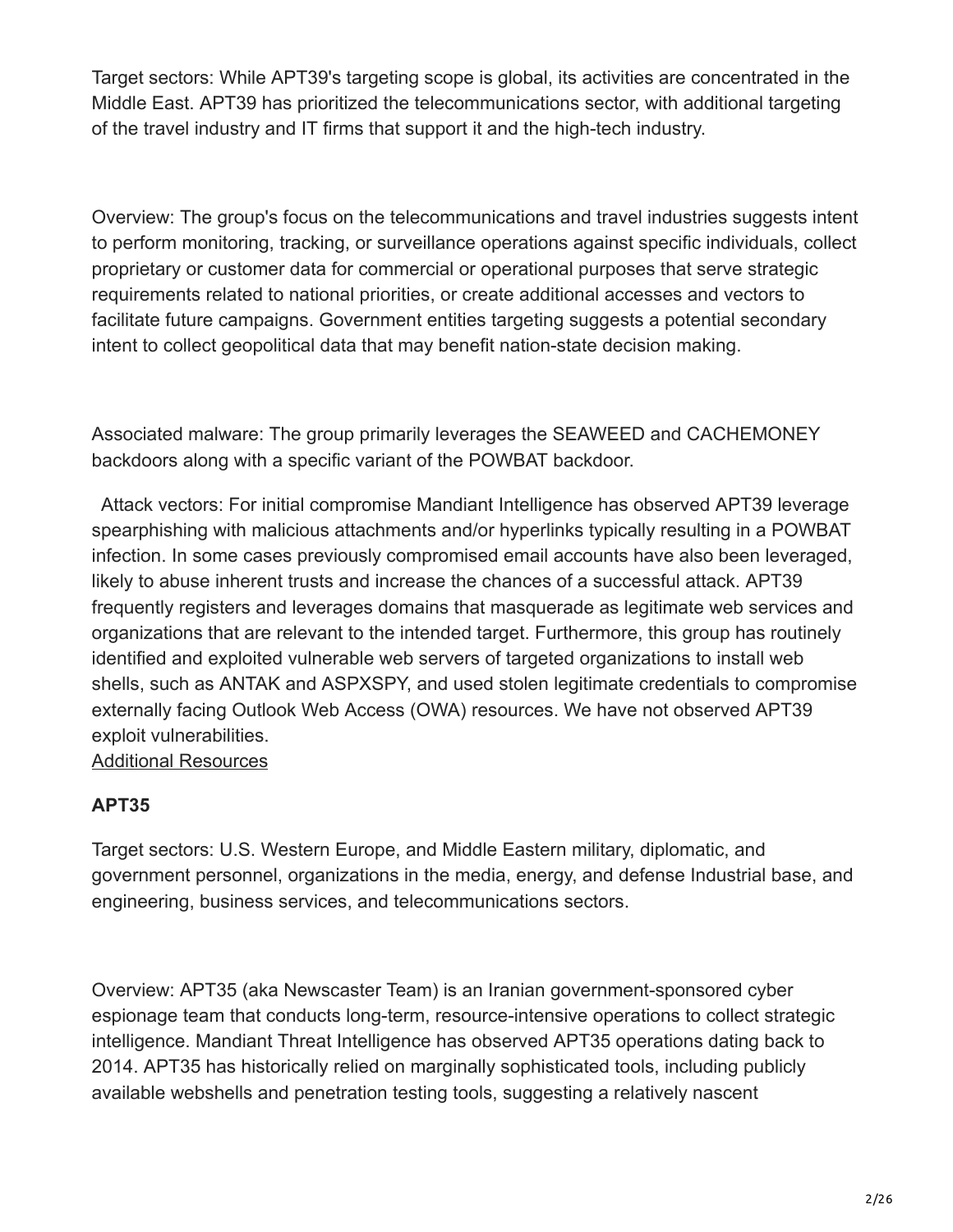development capability. However, the breadth and scope of APT35's operations, particularly as it relates to its complex social engineering efforts, likely indicates that the group is well resourced in other areas.

# Associated malware: ASPXSHELLSV, BROKEYOLK, PUPYRAT, TUNNA, MANGOPUNCH, DRUBOT, HOUSEBLEND

Attack vectors: APT35 typically relies on spearphishing to initially compromise an organization, often using lures related to health care, job postings, resumes, or password policies. However, we have also observed the group using compromised accounts with credentials harvested from prior operations, strategic web compromises, and password spray attacks against externally facing web applications as additional techniques to gain initial access.

# **APT34**

Suspected attribution: Iran

Target sectors: This threat group has conducted broad targeting across a variety of industries, including financial, government, energy, chemical, and telecommunications, and has largely focused its operations within the Middle East

Overview: We believe APT34 is involved in a long-term cyber espionage operation largely focused on reconnaissance efforts to benefit Iranian nation-state interests and has been operational since at least 2014. We assess that APT34 works on behalf of the Iranian government based on infrastructure details that contain references to Iran, use of Iranian infrastructure, and targeting that aligns with nation-state interests.

# Associated malware: POWBAT, POWRUNER, BONDUPDATER

Attack vectors: In its latest campaign, APT34 leveraged the recent Microsoft Office vulnerability CVE-2017-11882 to deploy POWRUNER and BONDUPDATER. [Additional Resources](https://www.mandiant.com/resources/hard-pass-declining-apt34-invite-to-join-their-professional-network)

# **APT33**

Suspected attribution: Iran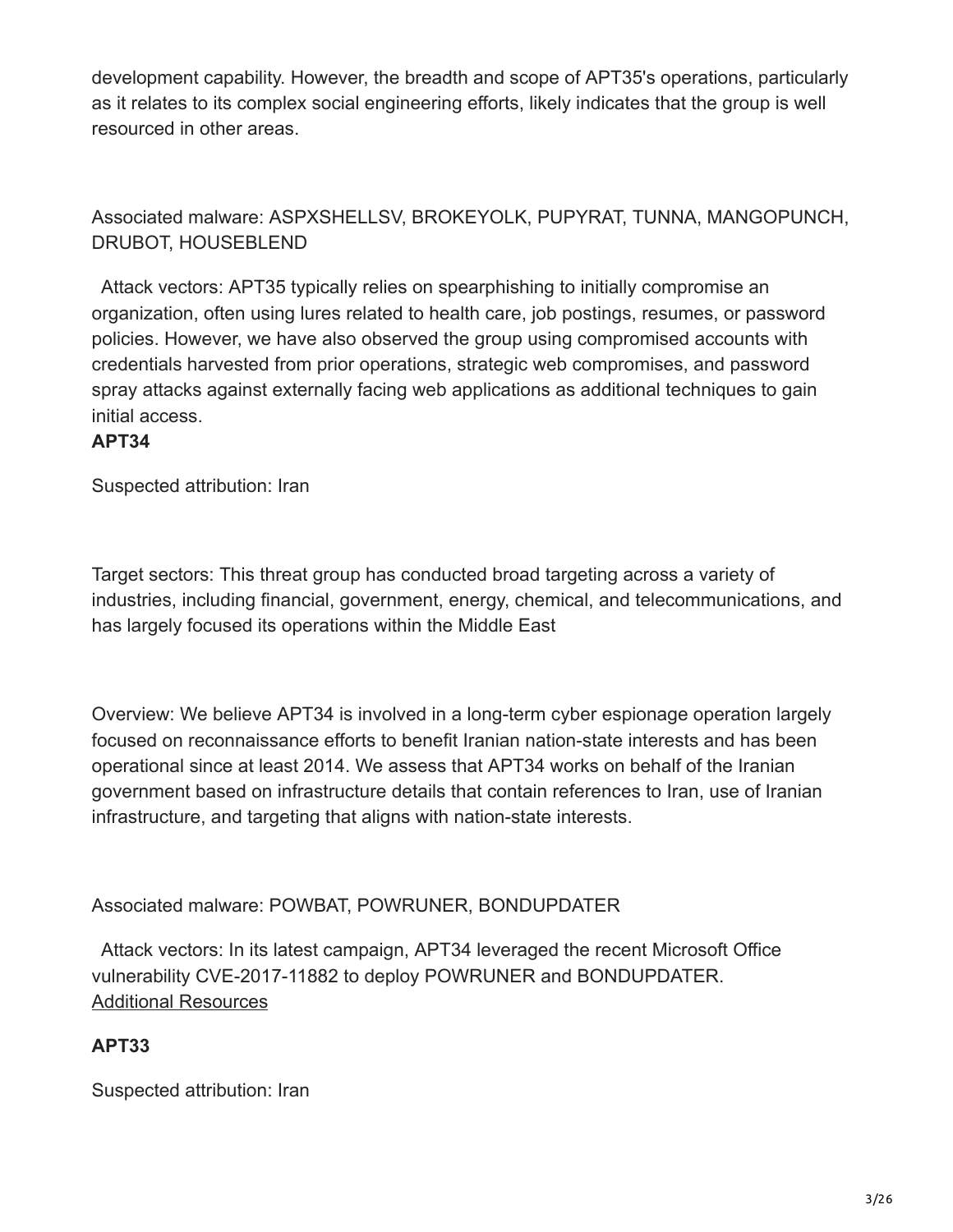Target sectors: Aerospace, energy

Overview: APT33 has targeted organizations, spanning multiple industries, headquartered in the U.S., Saudi Arabia and South Korea. APT33 has shown particular interest in organizations in the aviation sector involved in both military and commercial capacities, as well as organizations in the energy sector with ties to petrochemical production.

Associated malware: SHAPESHIFT, DROPSHOT, TURNEDUP, NANOCORE, NETWIRE, ALFA Shell

Attack vectors: APT33 sent spear-phishing emails to employees whose jobs related to the aviation industry. These emails included recruitment themed lures and contained links to malicious HTML application (.hta) files. The .hta files contained job descriptions and links to legitimate job postings on popular employment websites that would be relevant to the targeted individuals.

#### [Additional Resources](https://www.mandiant.com/resources/apt33-insights-into-iranian-cyber-espionage)

#### **APT41**

Suspected attribution: China

Target sectors: APT41 has directly targeted organizations in at least 14 countries dating back to as early as 2012. The group's espionage campaigns have targeted healthcare, telecoms, and the high-tech sector, and have historically included stealing intellectual property. Their cyber crime intrusions are most apparent among video game industry targeting, including the manipulation of virtual currencies, and attempted deployment of ransomware. APT41operations against higher education, travel services, and news/media firms provide some indication that the group also tracks individuals and conducts surveillance.

Overview: APT41 is a prolific cyber threat group that carries out Chinese state-sponsored espionage activity in addition to financially motivated activity potentially outside of state control.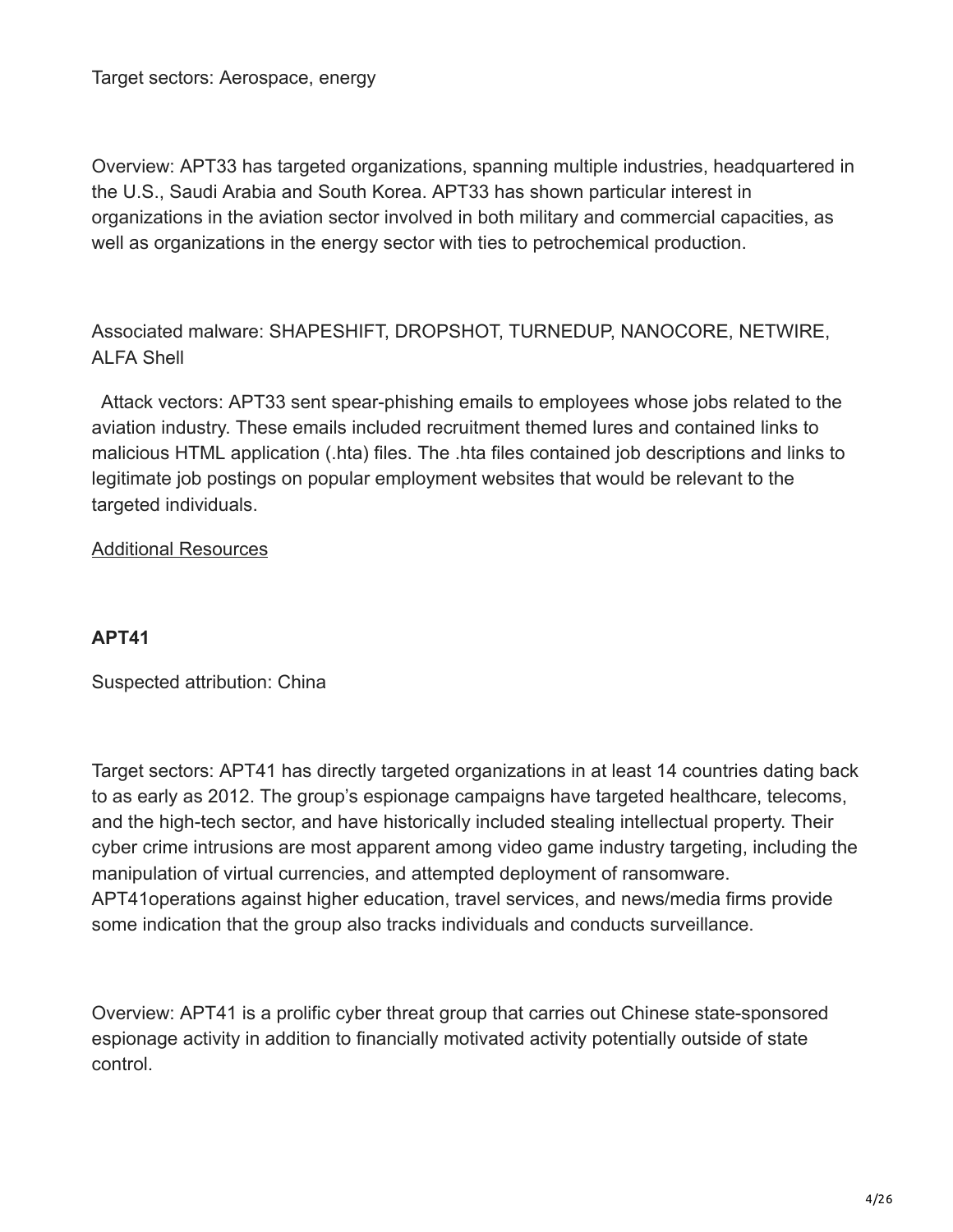Associated malware: APT41 has been observed using at least 46 different code families and tools.

Attack vectors: APT41 often relies on spear-phishing emails with attachments such as compiled HTML (.chm) files to initially compromise their victims. Once in a victim organization, APT41 can leverage more sophisticated TTPs and deploy additional malware. For example, in a campaign running almost a year, APT41 compromised hundreds of systems and used close to 150 unique pieces of malware including backdoors, credential stealers, keyloggers, and rootkits. APT41 has also deployed rootkits and Master Boot Record (MBR) bootkits on a limited basis to hide their malware and maintain persistence on select victim systems.

[Additional Resources](https://www.mandiant.com/resources/apt41-dual-espionage-and-cyber-crime-operation)

**APT40**

Suspected attribution: China

Target sectors: APT40 is a Chinese cyber espionage group that typically targets countries strategically important to the Belt and Road Initiative. Although the group targets global organizations — especially those with a focus on engineering and defense — it also historically conducted campaigns against regional entities in areas such as Southeast Asia. Since at least January 2013, the group has conducted campaigns against a range of verticals including maritime targets, defense, aviation, chemicals, research/education, government, and technology organizations.

Overview: Mandiant Intelligence believes that APT40's operations are a cyber counterpart to China's efforts to modernize its naval capabilities; this is also manifested in targeting widescale research projects at universities and obtaining designs for marine equipment and vehicles. The group's operations tend to target government-sponsored projects and take large amounts of information specific to such projects, including proposals, meetings, financial data, shipping information, plans and drawings, and raw data.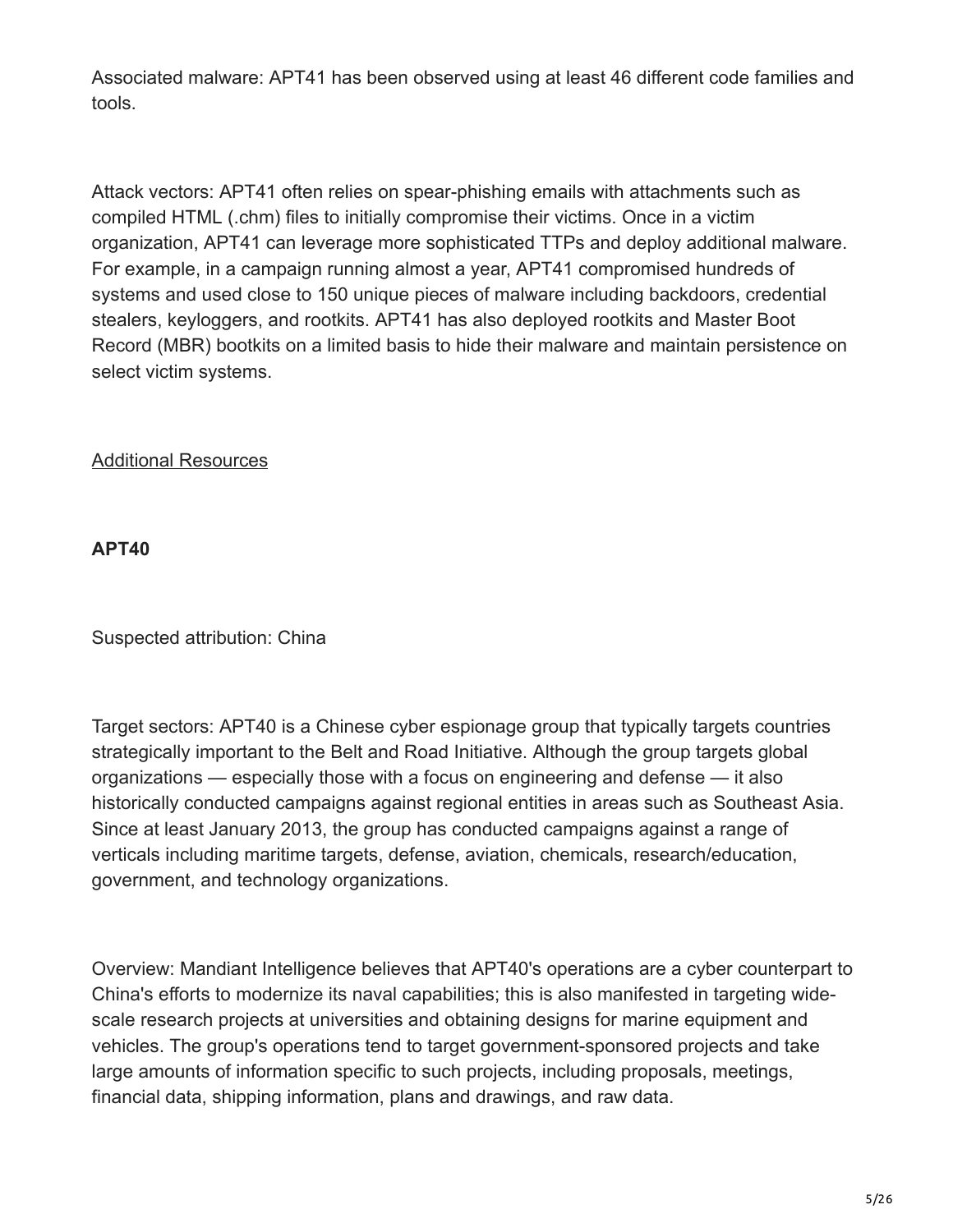Associated malware: APT40 has been observed using at least 51 different code families. Of these, 37 are non-public. At least seven of these non-public tools (BADSIGN, FIELDGOAL, FINDLOCK, PHOTO, SCANBOX, SOGU, and WIDETONE) are shared with other suspected China-nexus operators.

Attack vectors: APT40 typically poses as a prominent individual who is probably of interest to a target to send spear-phishing emails. This includes pretending to be a journalist, an individual from a trade publication, or someone from a relevant military organization or nongovernmental organization (NGO). In some instances, the group has leveraged previously compromised email addresses to send spear-phishing emails.

[Additional Resources](https://www.mandiant.com/resources/apt40-examining-a-china-nexus-espionage-actor)

**APT31**

Suspected attribution: China

Target sectors: Multiple, including government, international financial organization, and aerospace and defense organizations, as well as high tech, construction and engineering, telecommunications, media, and insurance.

Overview: APT31 is a China-nexus cyber espionage actor focused on obtaining information that can provide the Chinese government and state-owned enterprises with political, economic, and military advantages.

Associated malware: SOGU, LUCKYBIRD, SLOWGYRO, DUCKFAT

Attack vectors: APT31 has exploited vulnerabilities in applications such as Java and Adobe Flash to compromise victim environments. **APT30**

Suspected attribution: China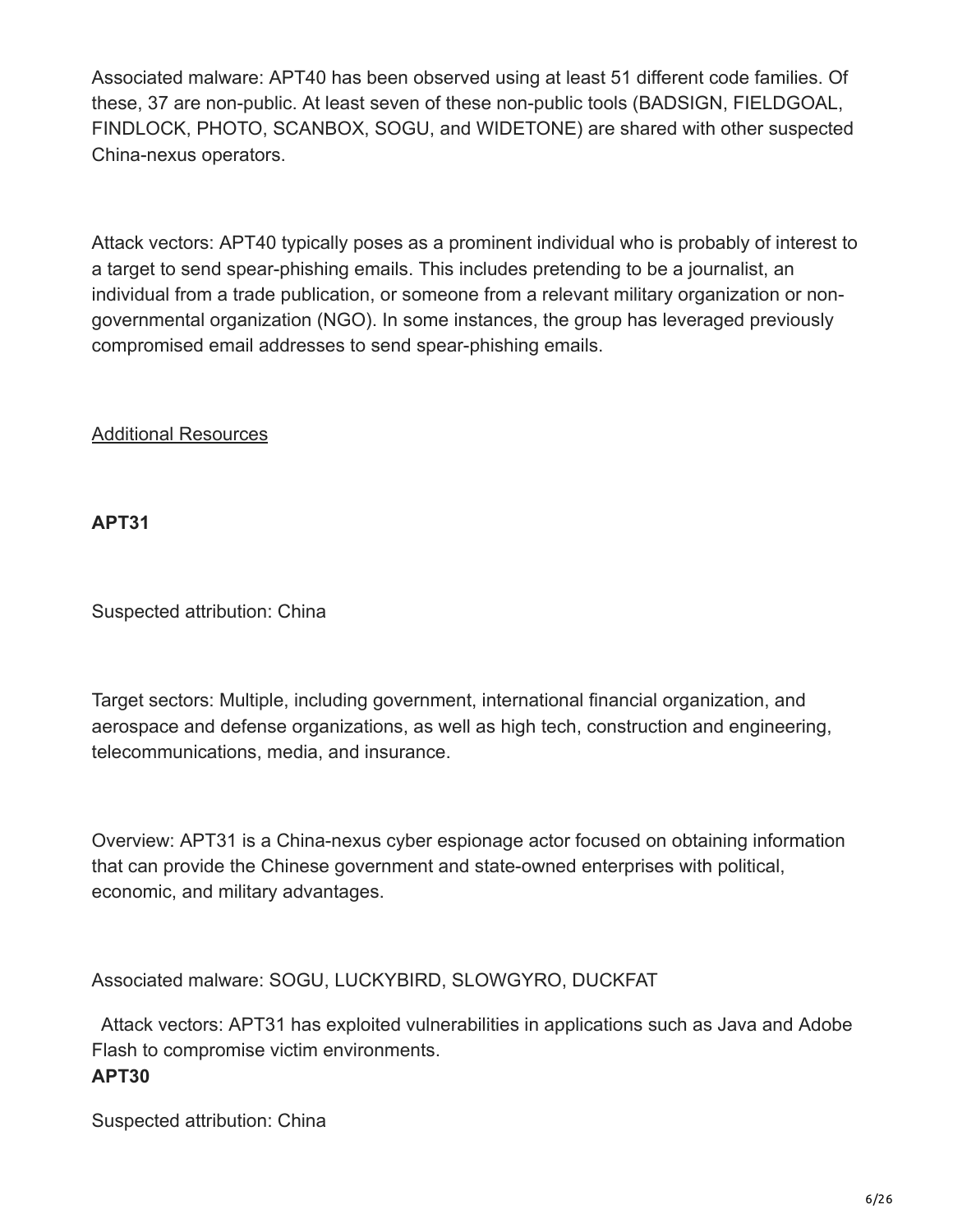Target sectors: Members of the Association of Southeast Asian Nations (ASEAN)

Overview: APT30 is noted not only for sustained activity over a long period of time but also for successfully modifying and adapting source code to maintain the same tools, tactics and infrastructure since at least 2005. Evidence shows that the group prioritizes targets, most likely works in shifts in a collaborative environment and builds malware from a coherent development plan. The group has had the capability to infect air-gapped networks since 2005.

# Associated malware: SHIPSHAPE, SPACESHIP, FLASHFLOOD

Attack vectors: APT30 uses a suite of tools that includes downloaders, backdoors, a central controller and several components designed to infect removable drives and cross air-gapped networks to steal data. APT30 frequently registers its own DNS domains for malware CnC activities.

# **APT27**

Suspected attribution: China

Target sectors: APT27 has targeted multiple organizations headquartered around the globe, including North and South America, Europe, and the Middle East. These organizations fall into a range of different industries, including business services, high tech, government, and energy; however a notable number are in the aerospace and transport or travel industries.

Overview: APT27 engages in cyber operations where the goal is intellectual property theft, usually focusing on the data and projects that make a particular organization competitive within its field.

# Associated malware: PANDORA, SOGU, ZXSHELL, GHOST, WIDEBERTH, QUICKPULSE, FLOWERPOT

Attack vectors: APT27 often uses spear phishing as its initial compromise method. APT27 threat actors are not known for using original zero-day exploits, but they may leverage those exploits once they have been made public. In at least one case, APT27 actors used a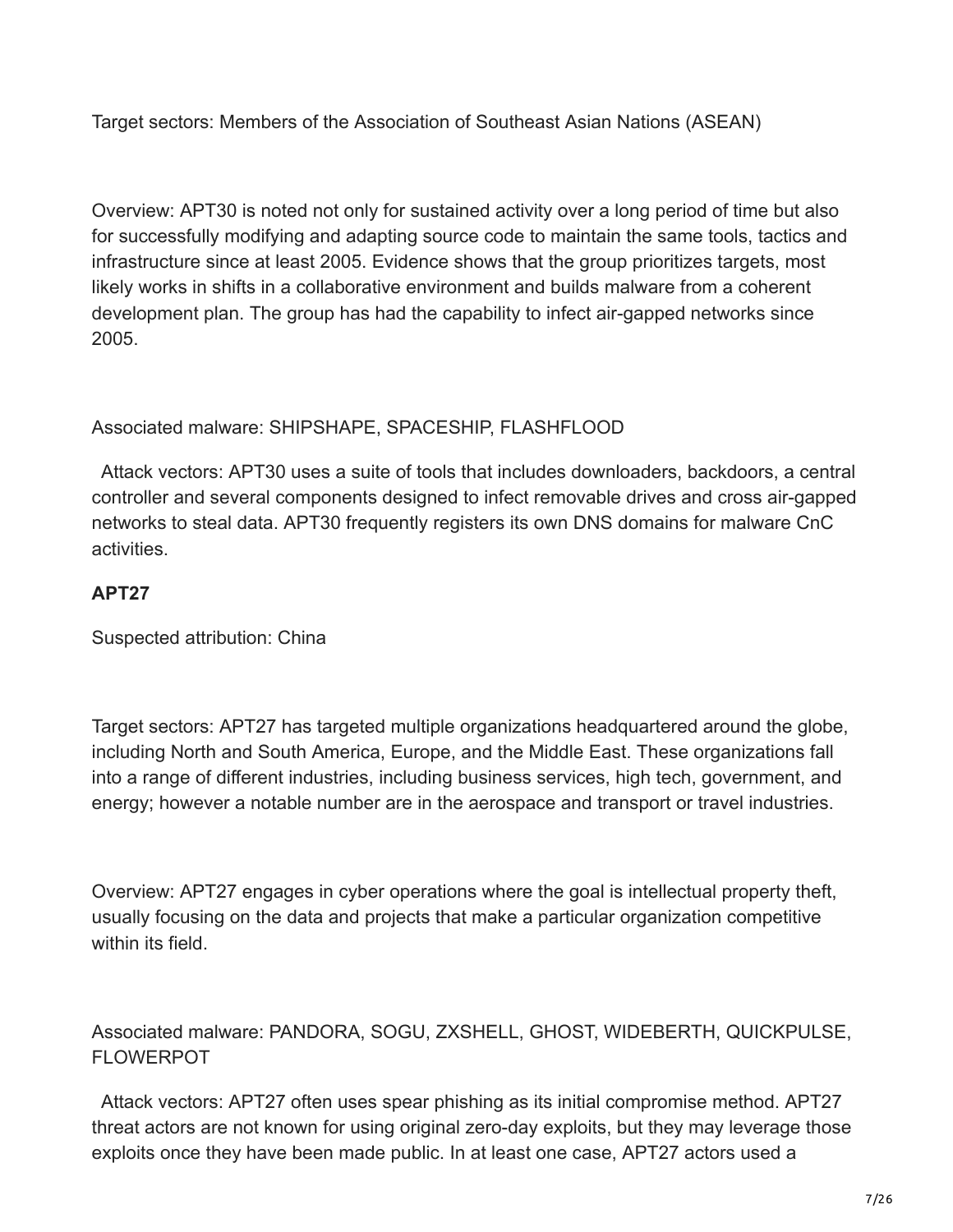compromised account at one victim organization to send a spear phishing email to other intended victims in the similar industries. Additionally, APT27 may compromise vulnerable web applications in order to gain an initial foothold.

## **APT26**

Suspected attribution: China

Target sectors: Aerospace, Defense, and Energy sectors, among others.

Overview: APT26 engages in cyber operations where the goal is intellectual property theft, usually focusing on the data and projects that make a particular organization competitive within its field.

Associated malware: SOGU, HTRAN, POSTSIZE, TWOCHAINS, BEACON

Attack vectors: The group frequently uses strategic web compromises to gain access to target networks and custom backdoors once they are inside a victim environment.

# **APT25**

AKA: Uncool, Vixen Panda, Ke3chang, Sushi Roll, Tor

Suspected attribution: China

Target sectors: The defense industrial base, media, financial services, and transportation sectors in the U.S. and Europe.

Overview: APT25 engages in cyber operations where the goal is data theft.

Associated malware: LINGBO, PLAYWORK, MADWOFL, MIRAGE, TOUGHROW, TOYSNAKE, SABERTOOTH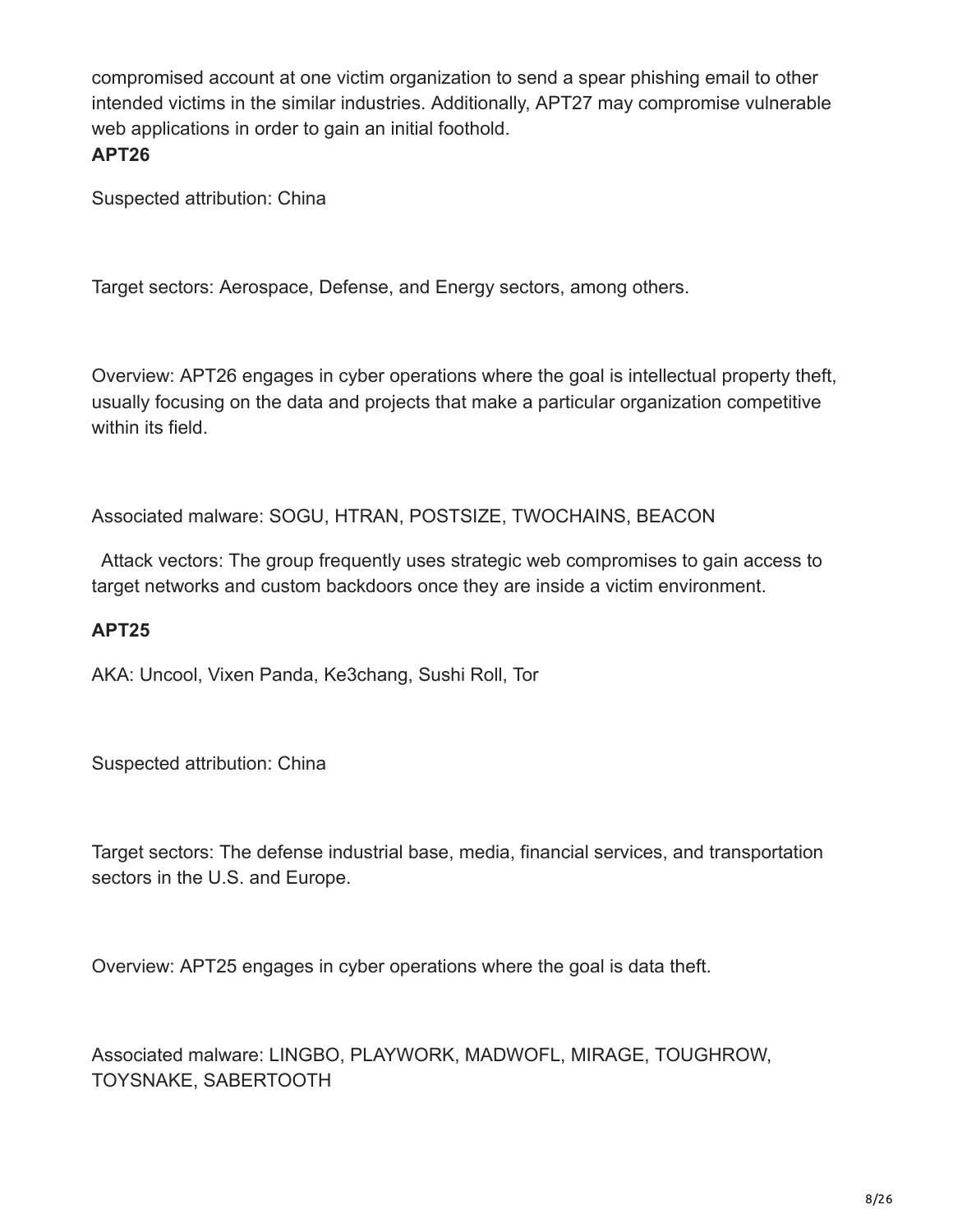Attack vectors: APT25 has historically used spear phishing in their operations, including messages containing malicious attachments and malicious hyperlinks. APT25 threat actors typically do not use

zero-day exploits but may leverage those exploits once they have been made public.

# **APT24**

AKA: PittyTiger

Suspected attribution: China

Target sectors: APT24 has targeted a wide variety of industries, including organizations in the government, healthcare, construction and engineering, mining, nonprofit, and telecommunications industries.

Overview: This group is known to have targeted organizations headquartered in countries including the U.S. and Taiwan. APT24 has historically used the RAR archive utility to encrypt and compress stolen data prior to transferring it out of the network. Data theft exfiltrated from this actor mainly focused on documents with political significance, suggesting its intent is to monitor the positions of various nation states on issues applicable to China's ongoing territorial or sovereignty dispute.

# Associated malware: PITTYTIGER, ENFAL, TAIDOOR

Attack vectors: APT24 has used phishing emails that use military, renewable energy, or business strategy themes as lures. Further, APT24 engages in cyber operations where the goal is intellectual property theft, usually focusing on the data and projects that make a particular organization competitive within its field.

# **APT23**

Suspected attribution: China

Target sectors: Media and government in the U.S. and the Philippines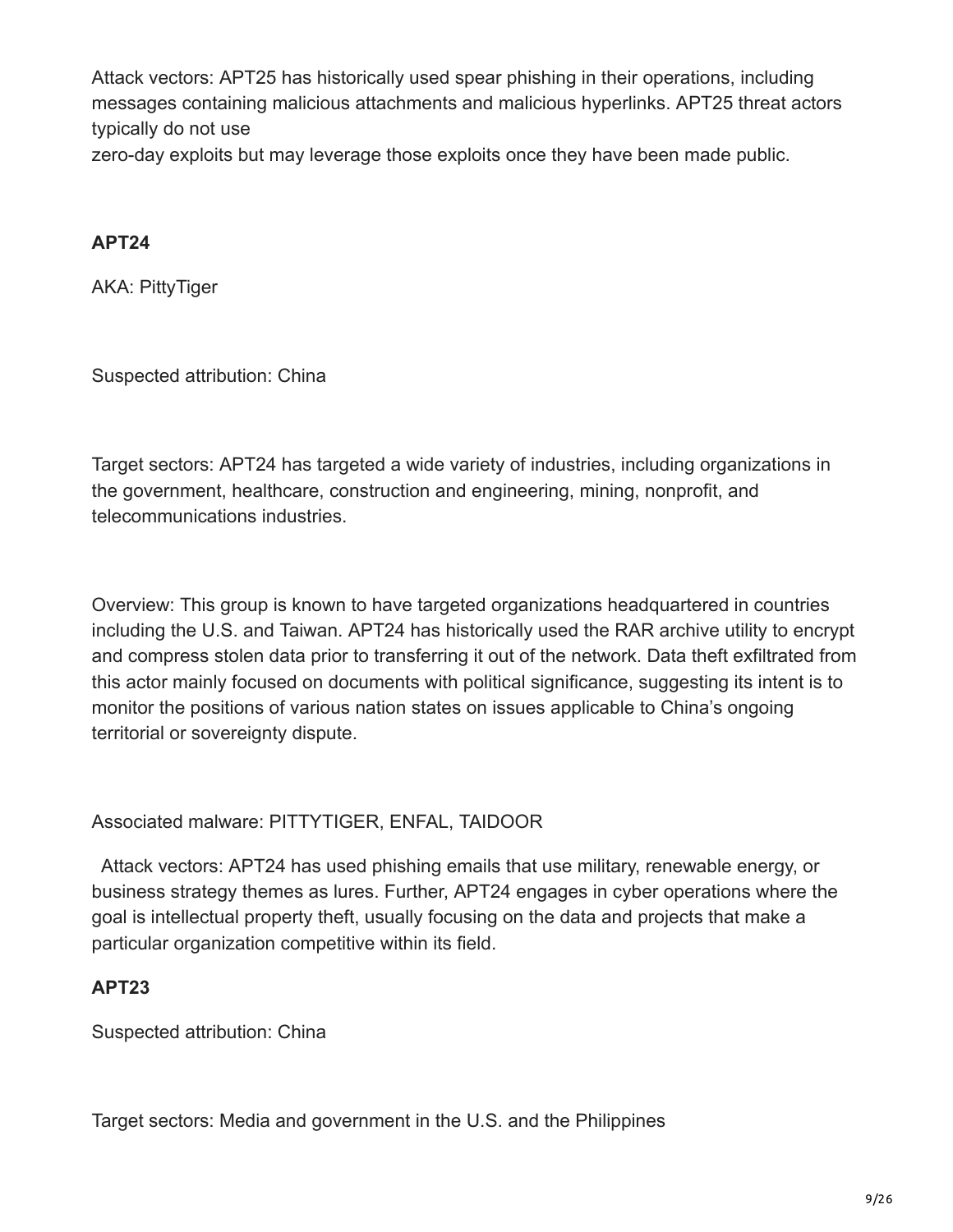Overview: APT23 has stolen information that has political and military significance, rather than intellectual property. This suggests that APT23 may perform data theft in support of more traditional espionage operations.

Associated malware: NONGMIN

Attack vectors: APT23 has used spear phishing messages to compromise victim networks, including education-related phishing lures. APT23 actors are not known to use zero-day exploits, but this group has leveraged those exploits once they have been made public.

## **APT22**

AKA: Barista

Suspected attribution: China

Target sectors: A broad set of political, military, and economic entities in East Asia, Europe, and the U.S.

Overview: We believe APT22 has a nexus to China and has been operational since at least early 2014, carrying out intrusions and attack activity against public and private sector entities, including dissidents.

Associated malware: PISCES, SOGU, FLATNOTE, ANGRYBELL, BASELESS, SEAWOLF, LOGJAM

Attack vectors: APT22 threat actors have used strategic web compromises in order to passively exploit targets of interest. APT22 actors have also identified vulnerable publicfacing web servers on victim networks and uploaded webshells to gain access to the victim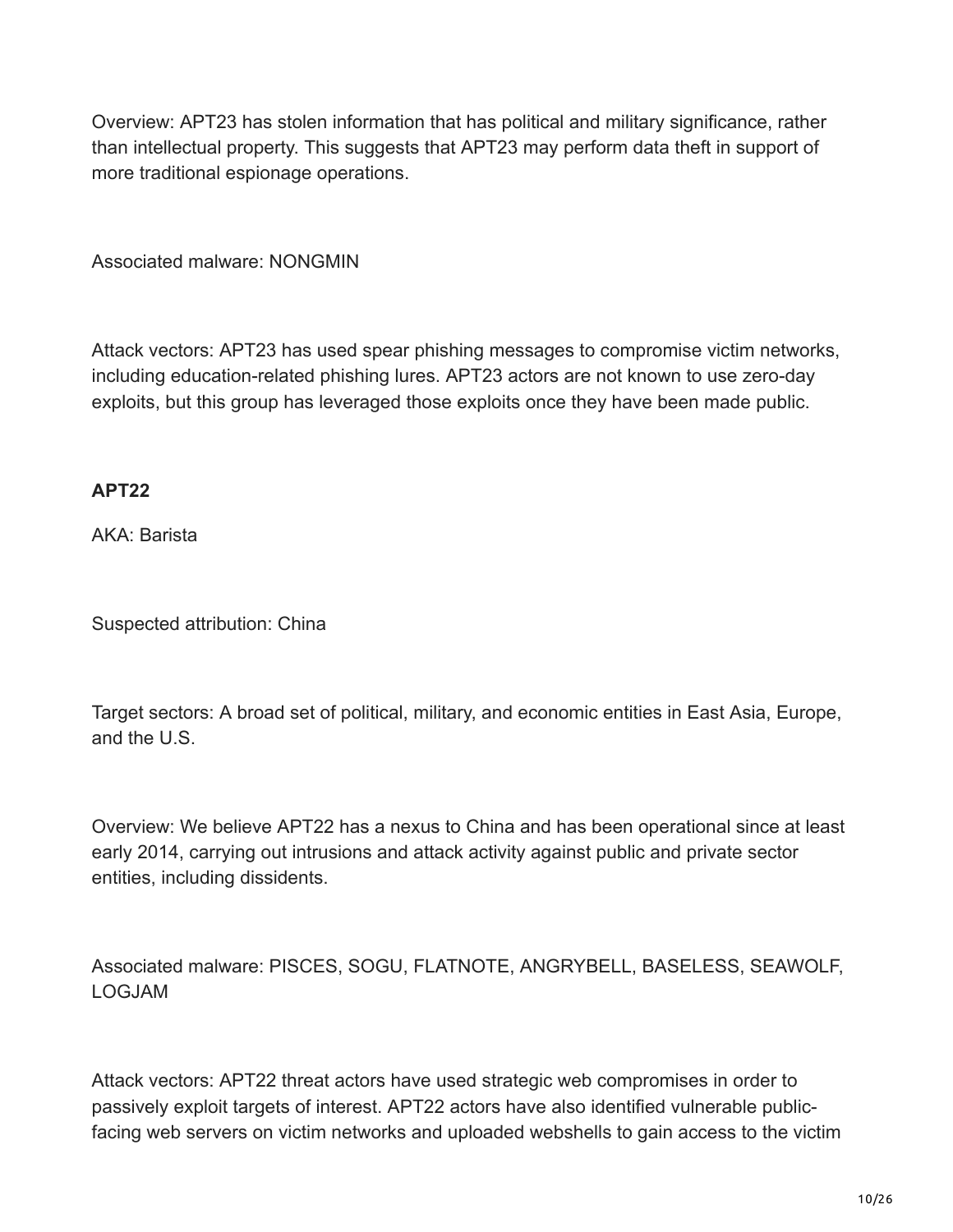network.

# **APT21**

AKA: Zhenbao

Suspected attribution: China

Target sectors: Government

Overview: APT21 leverages strategic Russian-language attachments themed with national security issues in lure documents. Historically, social engineering content is indicative of a cyber espionage operation attempting to gain unauthorized access to privileged information concerning state security in Russia. An analysis of APT21 techniques suggests that another of their focus areas is dissident groups which seek greater autonomy or independence from China, such as those from Tibet or Xinjiang.

Associated malware: SOGU, TEMPFUN, Gh0st, TRAVELNET, HOMEUNIX, ZEROTWO

Attack vectors: APT21 leverages spear phishing email messages with malicious attachment, links to malicious files, or web pages. They have also used strategic web compromises (SWCs) to target potential victims. APT21 frequently uses two backdoors known as TRAVELNET and TEMPFUN. Significantly, APT21 typically primarily uses custom backdoors, rarely using publicly available tools.

## **APT20**

AKA: Twivy

Suspected attribution: China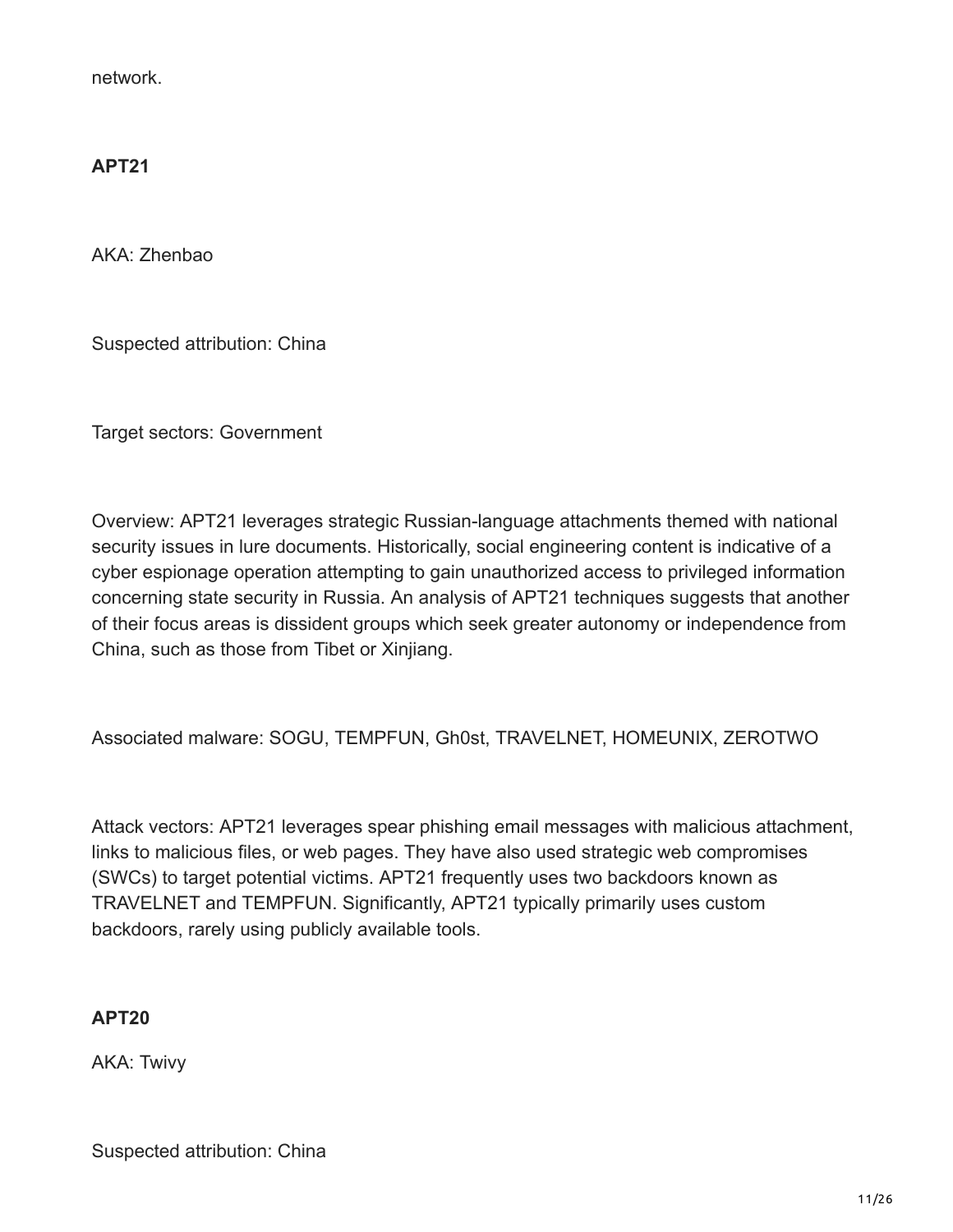Target sectors: Construction and engineering, health care, non-profit organizations, defense industrial bas eand chemical research and production companies.

Overview: APT20 engages in cyber operations where the goal is data theft. APT20 conducts intellectual property theft but also appears interested in stealing data from or monitoring the activities of individuals with particular political interests. Based on available data, we assess that this is a freelancer group with some nation state sponsorship located in China.

Associated malware: QIAC, SOGU, Gh0st, ZXSHELL, Poison Ivy, BEACON, HOMEUNIX, **STEW** 

Attack vectors: APT20's use of strategic web compromises provides insight into a second set of likely targets. Many of APT20's SWCs have been hosted on web sites (including Chineselanguage websites) that deal with issues such as democracy, human rights, freedom of the press, ethnic minorities in China, and other issues.

# **APT19**

Also known as: Codoso Team

Suspected attribution: China

Target sectors: Legal and investment

Overview: A group likely composed of freelancers, with some degree of sponsorship by the Chinese government.

Associated malware: BEACON, COBALTSTRIKE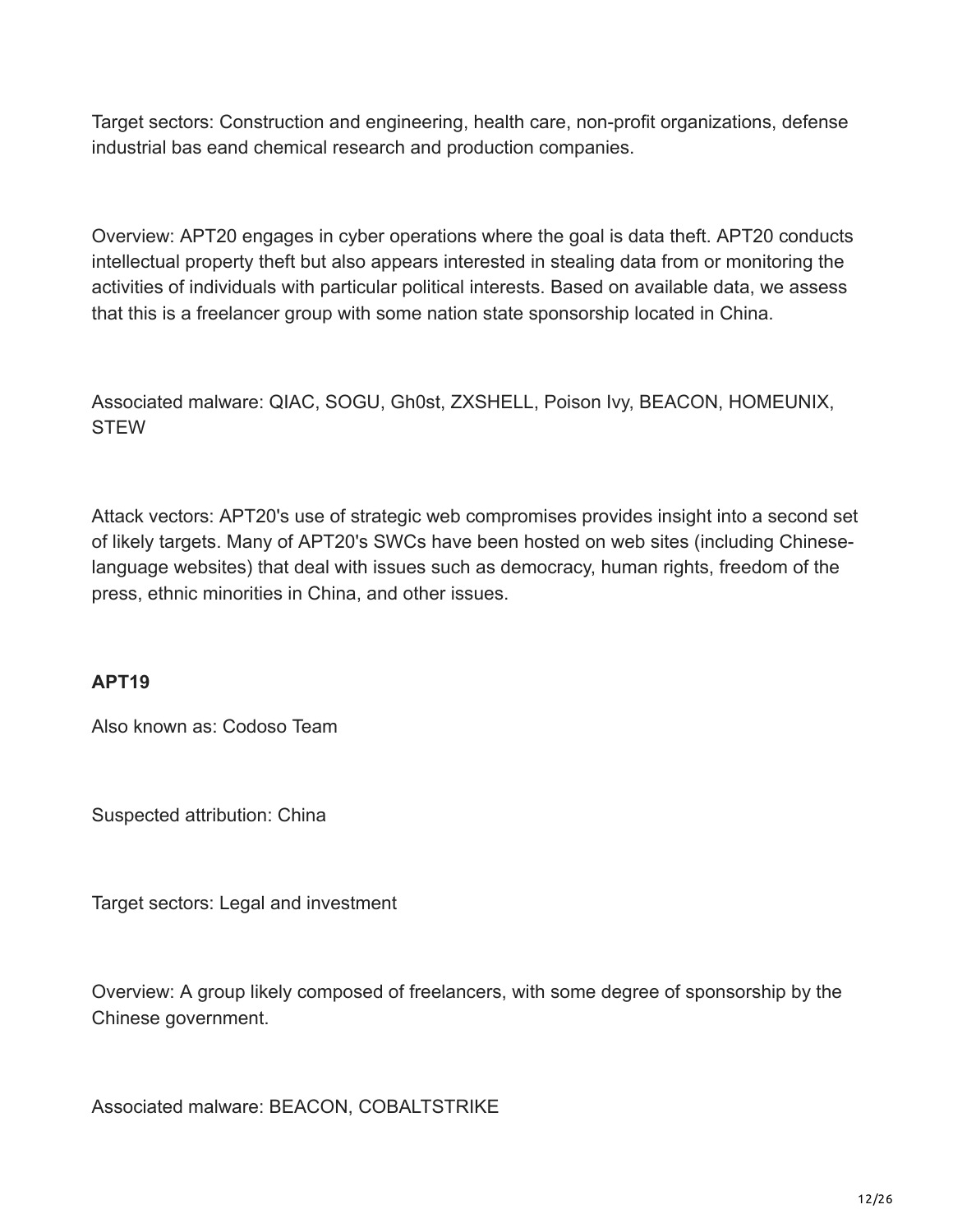Attack vectors: In 2017, APT19 used three different techniques to attempt to compromise targets. In early May, the phishing lures leveraged RTF attachments that exploited the Microsoft Windows vulnerability described in CVE 2017-0199. Toward the end of May, APT19 switched to using macro-enabled Microsoft Excel (XLSM) documents. In the most recent versions, APT19 added an application whitelisting bypass to the XLSM documents. At least one observed phishing lure delivered a Cobalt Strike payload.

## **APT18**

Also known as: Wekby

Suspected attribution: China

Target sectors: Aerospace and Defense, Construction and Engineering, Education, Health and Biotechnology, High Tech, Telecommunications, Transportation

Overview: Very little has been released publicly about this group.

Associated malware: Gh0st RAT

Attack vectors: Frequently developed or adapted zero-day exploits for operations, which were likely planned in advance. Used data from Hacking Team leak, which demonstrated how the group can shift resources (i.e. selecting targets, preparing infrastructure, crafting messages, updating tools) to take advantage of unexpected opportunities like newly exposed exploits.

Additional Resources: Blog – Demonstrating Hustle, Chinese APT Groups Quickly Use Zero-Day Vulnerability (CVE-2015-5119) Following Hacking Team Leak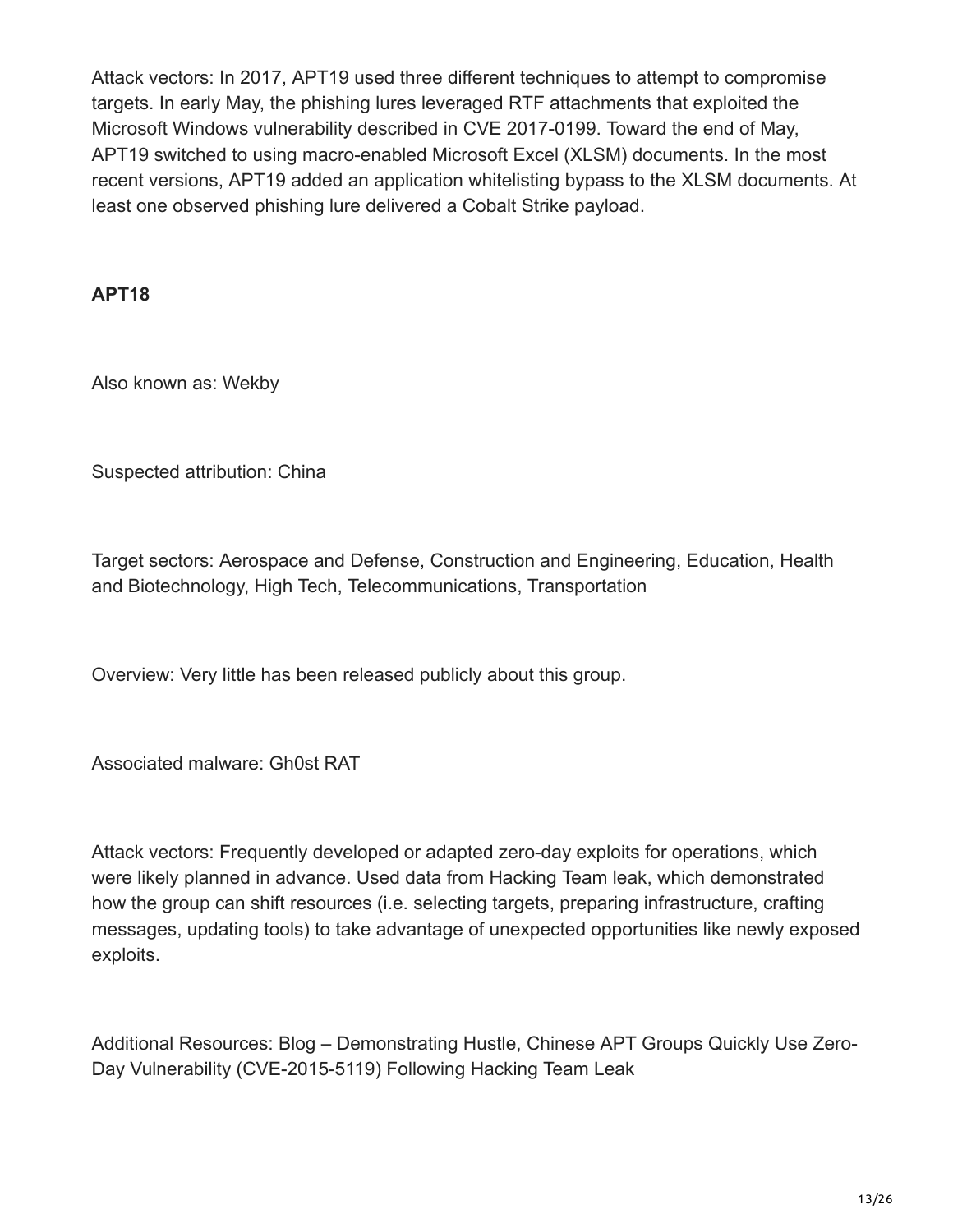Also known as: Tailgator Team, Deputy Dog

Suspected attribution: China

Target sectors: U.S. government, and international law firms and information technology companies

Overview: Conducts network intrusion against targeted organizations.

Associated malware: BLACKCOFFEE

Attack vectors: The threat group took advantage of the ability to create profiles and post in forums to embed encoded CnC for use with a variant of the malware it used. This technique can make it difficult for network security professionals to determine the true location of the CnC, and allow the CnC infrastructure to remain active for a longer period.

#### **APT16**

Suspected attribution: China

Target sectors: Japanese and Taiwanese organizations in the high-tech, government services, media and financial services industries

Overview: China-based group concerned with Taiwan political and journalistic matters.

Associated malware: IRONHALO, ELMER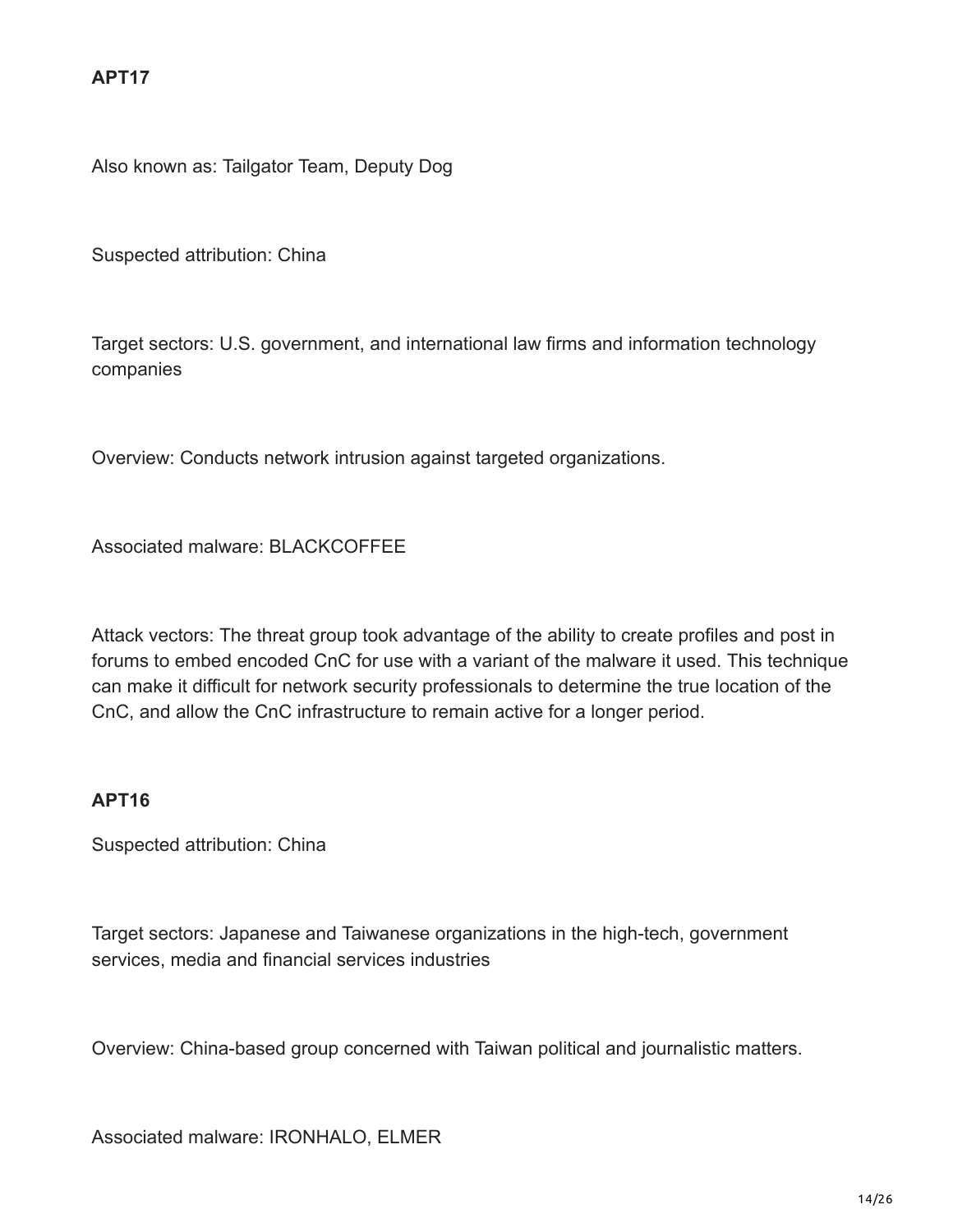Attack vectors: Spearphishing emails sent to Taiwanese media organizations and webmail addresses. Lure documents contained instructions for registration and subsequent listing of goods on a Taiwanese auction website.

# **APT15**

Suspected attribution: China

Target sectors: Global targets in the trade, economic and financial, energy, and military sectors in support of Chinese government interests.

Overview: APT15 has targeted organizations headquartered in multiple locations, including a number of European countries, the U.S., and South Africa. APT15 operators share resources, including backdoors as well as infrastructure, with other Chinese APTs.

Associated malware: ENFAL, BALDEAGLE, NOISEMAKER, MIRAGE

Attack vectors: APT15 typically uses well-developed spearphishing emails for Initial Compromise against global targets in various sectors that are of interest to the Chinese government. Significantly, APT15 use backdoors and infrastructure that is not unique to the group, making attribution challenging.

#### **APT14**

Suspected attribution: China

Target sectors: Government, telecommunications, and construction and engineering.

Overview: APT14 engages in cyber operations where the goal is data theft, with a possible focus on military and maritime equipment, operations, and policies. We believe that the stolen data, especially encryption and satellite communication equipment specifications, could be used to enhance military operations, such as intercepting signals or otherwise interfering with military satellite communication networks.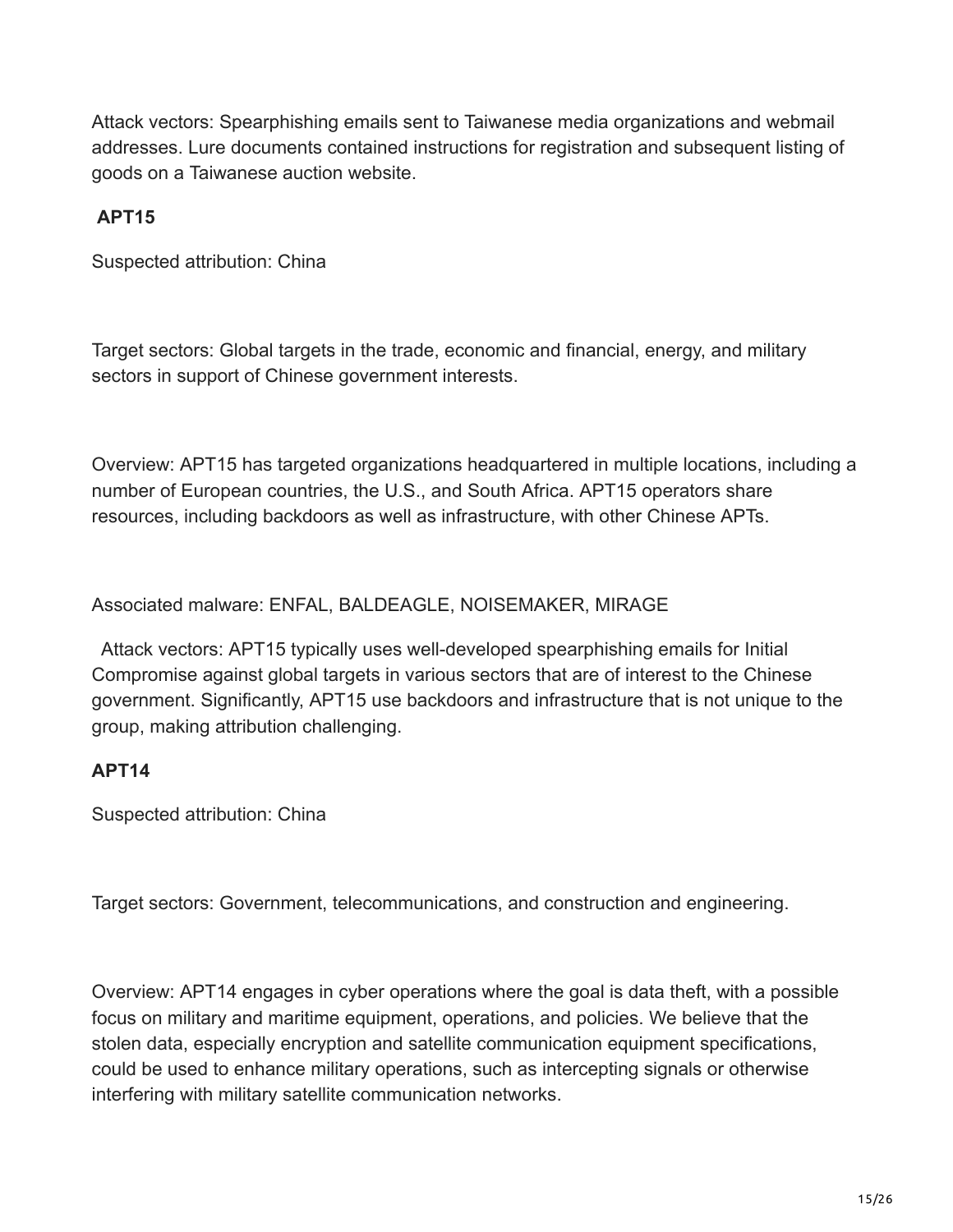Associated malware: Gh0st, POISONIVY, CLUBSEAT, GROOVY

Attack vectors: APT14 threat actors do not tend to use zero-day exploits but may leverage those exploits once they have been made public. They may leverage a custom SMTP mailer tool to send their spear phishing messages. APT14 phishing messages are often crafted to appear to originate from trusted organizations.

# **APT12**

Also known as: Calc Team

Suspected attribution: China

Target sectors: Journalists, government, defense industrial base

Overview: APT12 is believed to be a cyber espionage group thought to have links to the Chinese People's Liberation Army. APT12's targets are consistent with larger People's Republic of China (PRC) goals. Intrusions and campaigns conducted by this group are in-line with PRC goals and self-interest in Taiwan.

Associated malware: RIPTIDE, HIGHTIDE, THREBYTE, WATERSPOUT

Attack vectors: Mandiant observed APT12 deliver these exploit documents via phishing emails from valid but compromised accounts. Based on past APT12 activity, we expect the threat group to continue to utilize phishing as a malware delivery method. [Additional Resources](https://www.mandiant.com/resources/darwins-favorite-apt-group-2)

# **APT10**

Also known as: Menupass Team

Suspected attribution: China

Target sectors: Construction and engineering, aerospace, and telecom firms, and governments in the United States, Europe, and Japan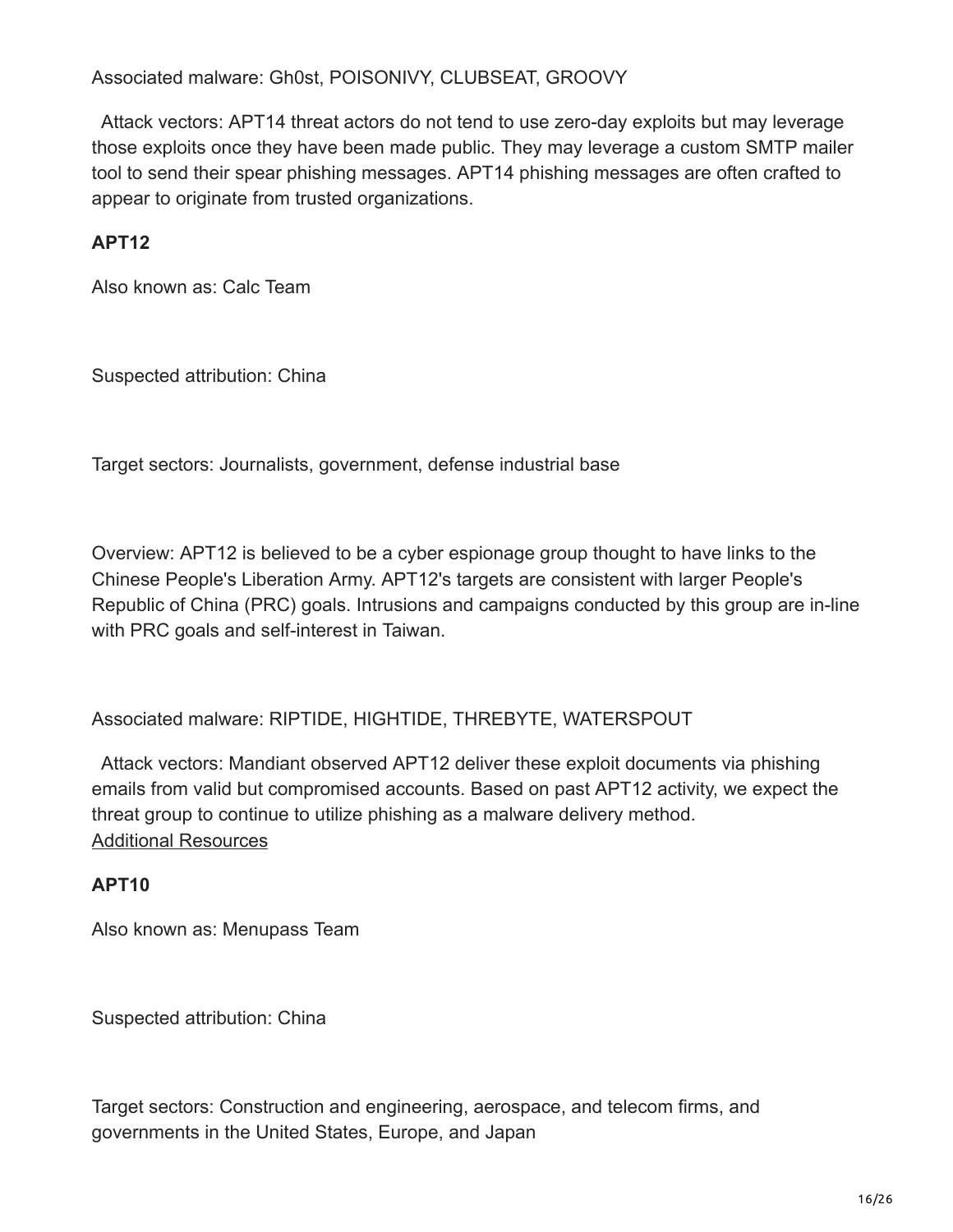Overview: APT10 is a Chinese cyber espionage group that Mandiant has tracked since 2009. They have historically targeted construction and engineering, aerospace, and telecom firms, and governments in the United States, Europe, and Japan. We believe that the targeting of these industries has been in support of Chinese national security goals, including acquiring valuable military and intelligence information as well as the theft of confidential business data to support Chinese corporations.

## Associated malware: HAYMAKER, SNUGRIDE, BUGJUICE, QUASARRAT

Attack vectors: This recent APT10 activity has included both traditional spear phishing and access to victim's networks through managed service providers. (For more information on infection via service providers see M-Trends 2016). APT10 spear phishes have been relatively unsophisticated, leveraging .lnk files within archives, files with double extensions (e.g. [Redacted]\_Group\_Meeting\_Document\_20170222\_doc\_.exe) and in some cases simply identically named decoy documents and malicious launchers within the same archive. In addition to the spear phishes, Mandiant Threat Intelligence has observed APT10 accessing victims through global service providers. [Additional Resources](https://www.mandiant.com/resources/apt10-targeting-japanese-corporations-using-updated-ttps)

#### [Additional Resources](https://www.mandiant.com/resources/apt10-menupass-group)

#### **APT9**

Suspected attribution: Based on available data, we assess that this is a freelancer group with some nation-state sponsorship, possibly China.

Target sectors: Organizations headquartered in multiple countries and in industries such as health care and pharmaceuticals, construction and engineering, and aerospace and defense.

Overview: APT9 engages in cyber operations where the goal is data theft, usually focusing on the data and projects that make a particular organization competitive within its field.

Associated malware: SOGU, HOMEUNIX, PHOTO, FUNRUN, Gh0st, ZXSHEL

Attack vectors: APT9 was historically very active in the pharmaceuticals and biotechnology industry. We have observed this actor use spearphishing, valid accounts, as well as remote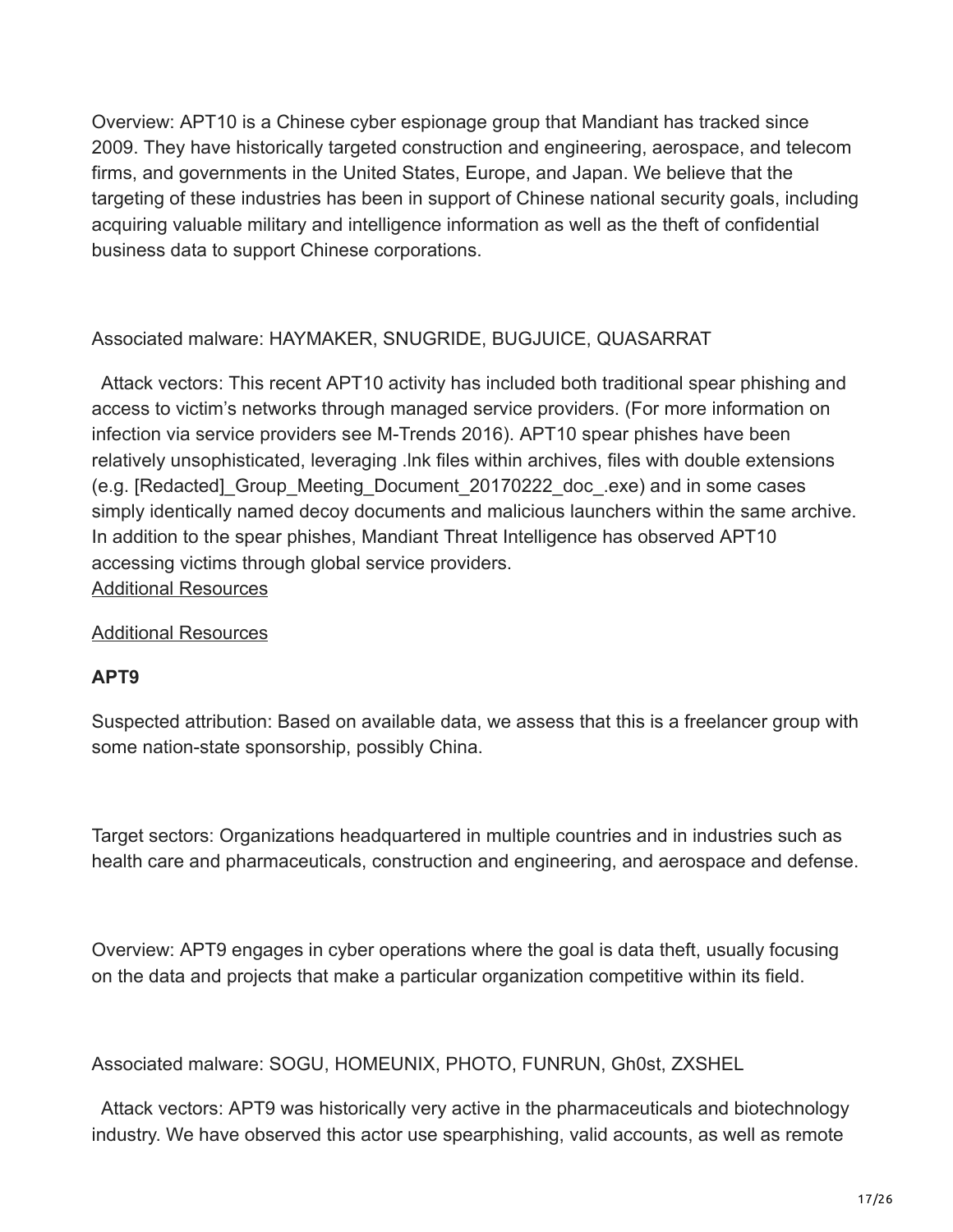services for Initial Access. On at least one occasion, Mandiant observed APT9 at two companies in the biotechnology industry and suspect that APT9 actors may have gained initial access to one of the companies by using a trusted relationship between the two companies. APT9 use a wide range of backdoors, including publicly available backdoors, as well as backdoors that are believed to be custom, but are used by multiple APT groups.

## **APT8**

Suspected attribution: China

Target sectors: A broad range of industries, including media and entertainment, construction and engineering, and aerospace and defense.

Overview: APT8 engages in cyber operations where the goal is intellectual property theft, usually focusing on the data and projects that make an organization competitive within its field. We assess that this is a freelancer group located in China with some nation-state sponsorship. APT8 has targeted organizations headquartered in multiple countries, including the U.S., Germany, the U.K., India, and Japan.

Associated malware: HASH, FLYZAP, GOLFPRO, SAFEPUTT

Attack vectors: APT8 actors often use spear phishing email messages with malicious attachments or links, or it exploits vulnerable Internet-facing web servers to compromise target organizations. In addition, in multiple intrusions APT8 actors sent malicious links to potential victims via chat or instant messaging programs.

# **APT7**

Suspected attribution: China

Target sectors: Construction, engineering, aerospace, and defense industrial base.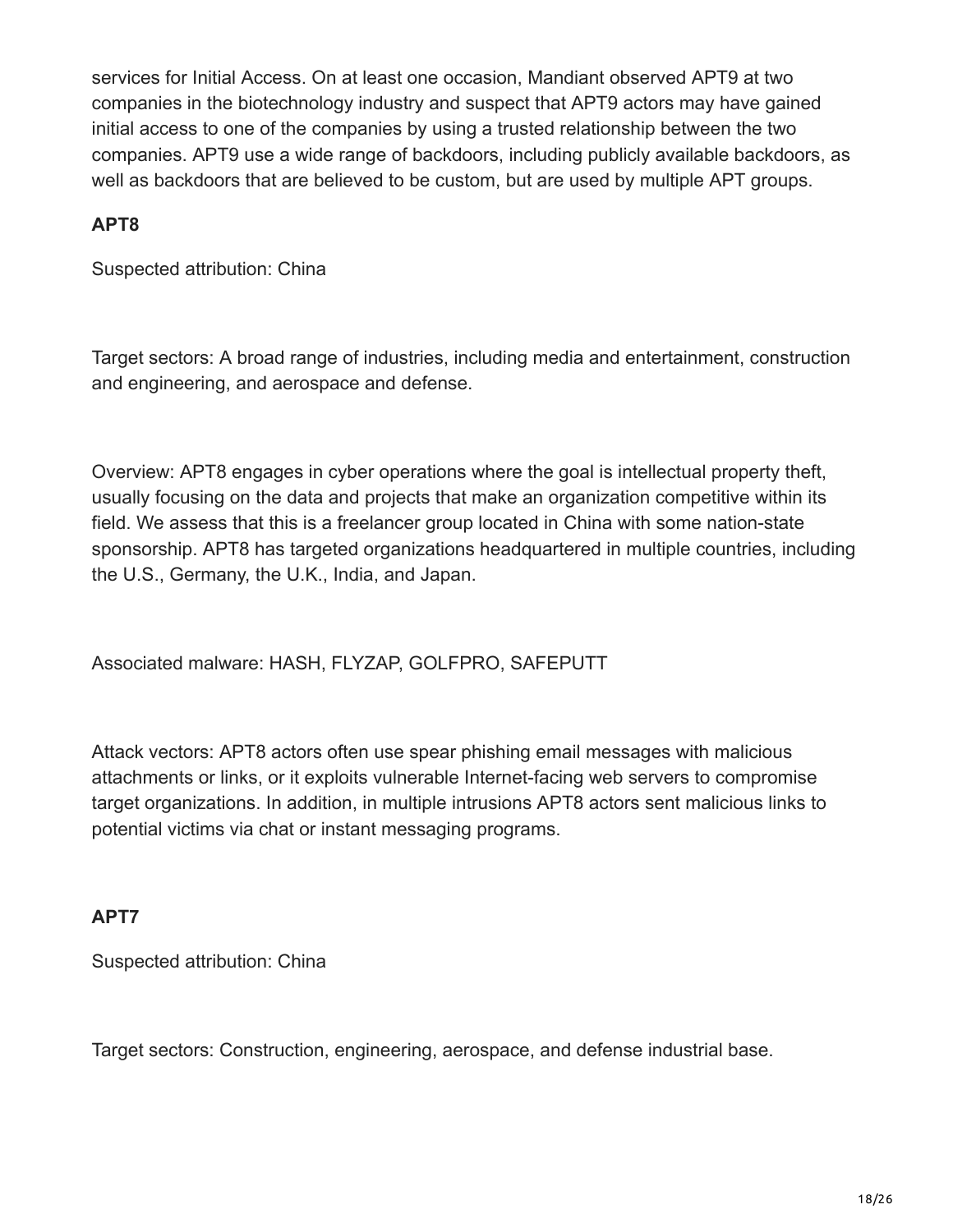Overview: APT7 engages in cyber operations where the goal is intellectual property theft, usually focusing on data and projects that make an organization competitive within its field. This group is known to have targeted organizations headquartered in the U.S. and U.K.

Associated malware: DIGDUG, TRACKS

Attack vectors: APT7 threat actors have used access to one organization to infiltrate another organization under the same corporate parent. This is a form of lateral movement, but in this case was also the initial compromise method for the second organization. **APT6**

Suspected attribution: China

Target sectors: Transportation, Automotive, Construction and Engineering, Telecommunications, Electronic, Construction and Materials.

Overview: APT6 engages in cyber operations where the goal is data theft, most likely data and projects that make an organization competitive within its field. APT6 targeted organizations headquartered in the U.S and U.K.

Associated malware: BELUGA, EXCHAIN, PUPTENT

Attack vectors: APT6 utilizes several custom backdoors, including some used by other APT groups as well as those that are unique to the group.

# **APT5**

Suspected attribution: China

Target sectors: Regional telecommunication providers, Asia-based employees of global telecommunications and tech firms, high-tech manufacturing, and military application technology in the U.S., Europe, and Asia.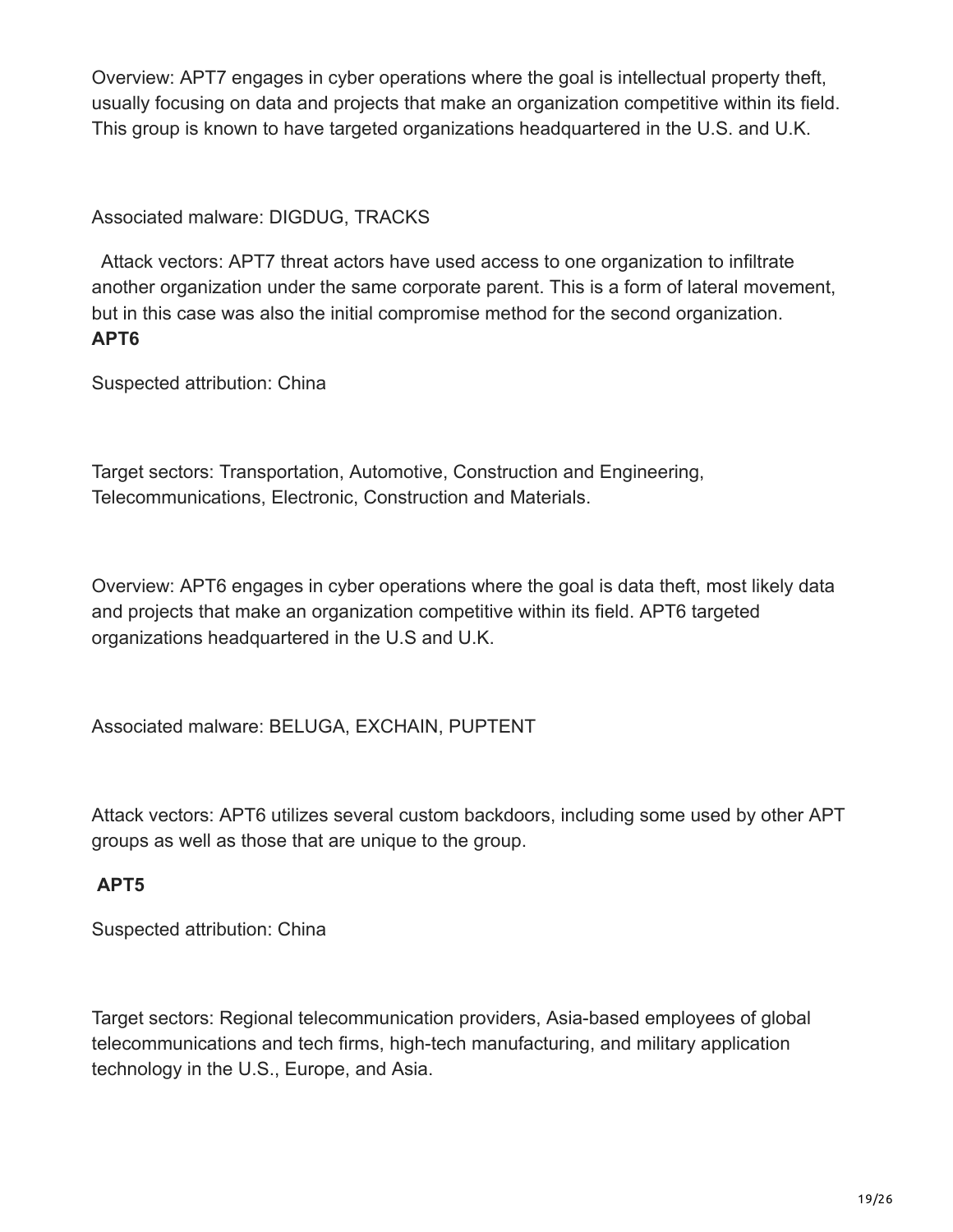Overview: APT5 has been active since at least 2007. APT5 has targeted or breached organizations across multiple industries, but its focus appears to be on telecommunications and technology companies, especially information about satellite communications. As early as 2014, Mandiant Incident Response discovered APT5 making unauthorized code modifications to files in the embedded operating system of another technology platform. In 2015, APT5 compromised a U.S. telecommunications organization providing services and technologies for private and government entities. During this intrusion, the actors downloaded and modified some of the router images related to the company's network routers. Also during this time, APT5 stole files related to military technology from a South Asian defense organization. Observed filenames suggest the actors were interested in product specifications, emails concerning technical products, procurement bids and proposals, and documents on unmanned aerial vehicles (UAVs).

Associated malware: BRIGHTCREST, SWEETCOLA, SPIRITBOX, PALEJAB, WIDERIM, WINVAULT, HAPPYSAD, BIRDWORLD, FARCRY, CYFREE, FULLSILO, HELLOTHEWORLD, HAZELNUT, GIF89A, SCREENBIND, SHINYFUR, TRUCKBED, LEOUNCIA, FREESWIM, PULLTAB, HIREDHELP, NEDDYHORSE, PITCHFORK, BRIGHTCOMB, ENCORE, TABCTENG, SHORTLEASH, CLEANACT, BRIGHTCYAN, DANCEPARTY, HALFBACK, PUSHBACK, COOLWHIP, LOWBID, TIGHTROPE, DIRTYWORD, AURIGA, KEYFANG, Poison Ivy

Attack vectors: It appears to be a large threat group that consists of several subgroups, often with distinct tactics and infrastructure. The group uses malware with keylogging capabilities to specifically target telecommunication companies' corporate networks, employees and executives. APT5 has shown significant interest in compromising networking devices and manipulating the underlying software that supports these appliances.

#### **APT4**

Description: Also known as: Maverick Panda, Sykipot Group, Wisp

Suspected attribution: China

Target sectors: Aerospace and Defense, Industrial Engineering, Electronics, Automotive, Government, Telecommunications, and Transportation.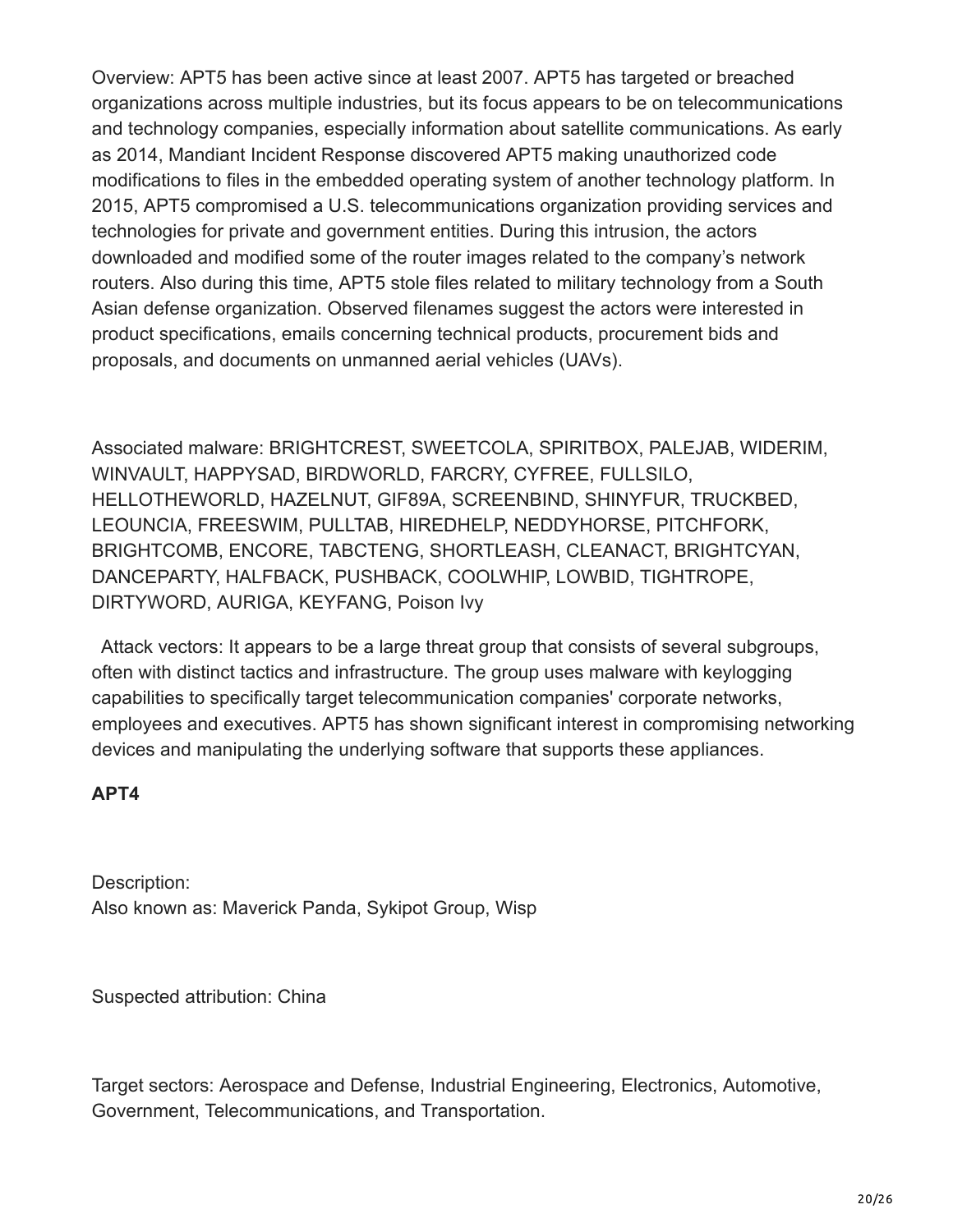Overview: APT4 appears to target the Defense Industrial Base (DIB) at a higher rate of frequency than other commercial organizations. However, APT4's history of targeted intrusions is wide in scope.

Associated malware: GETKYS, LIFESAVER, CCHIP, SHYLILT, SWEETTOOTH, PHOTO, SOGO

Attack vectors: APT4 actors often leverage spear phishing messages using U.S. government, Department of Defense, or defense industrial base themes. APT4 actors may repurpose valid content from government or U.S. DoD web sites within their message bodies to lend them legitimacy.

# **APT3**

Also known as: UPS Team

Suspected attribution: China

Target sectors: Aerospace and Defense, Construction and Engineering, High Tech, Telecommunications, Transportation

Overview: The China-based threat group Mandiant tracks as APT3 is one of the more sophisticated threat groups that Mandiant Threat Intelligence tracks, and they have a history of using browser-based exploits as zero-days (e.g., Internet Explorer, Firefox, and Adobe Flash Player). After successfully exploiting a target host, this group will quickly dump credentials, move laterally to additional hosts, and install custom backdoors. APT3's command and control (CnC) infrastructure is difficult to track, as there is little overlap across campaigns.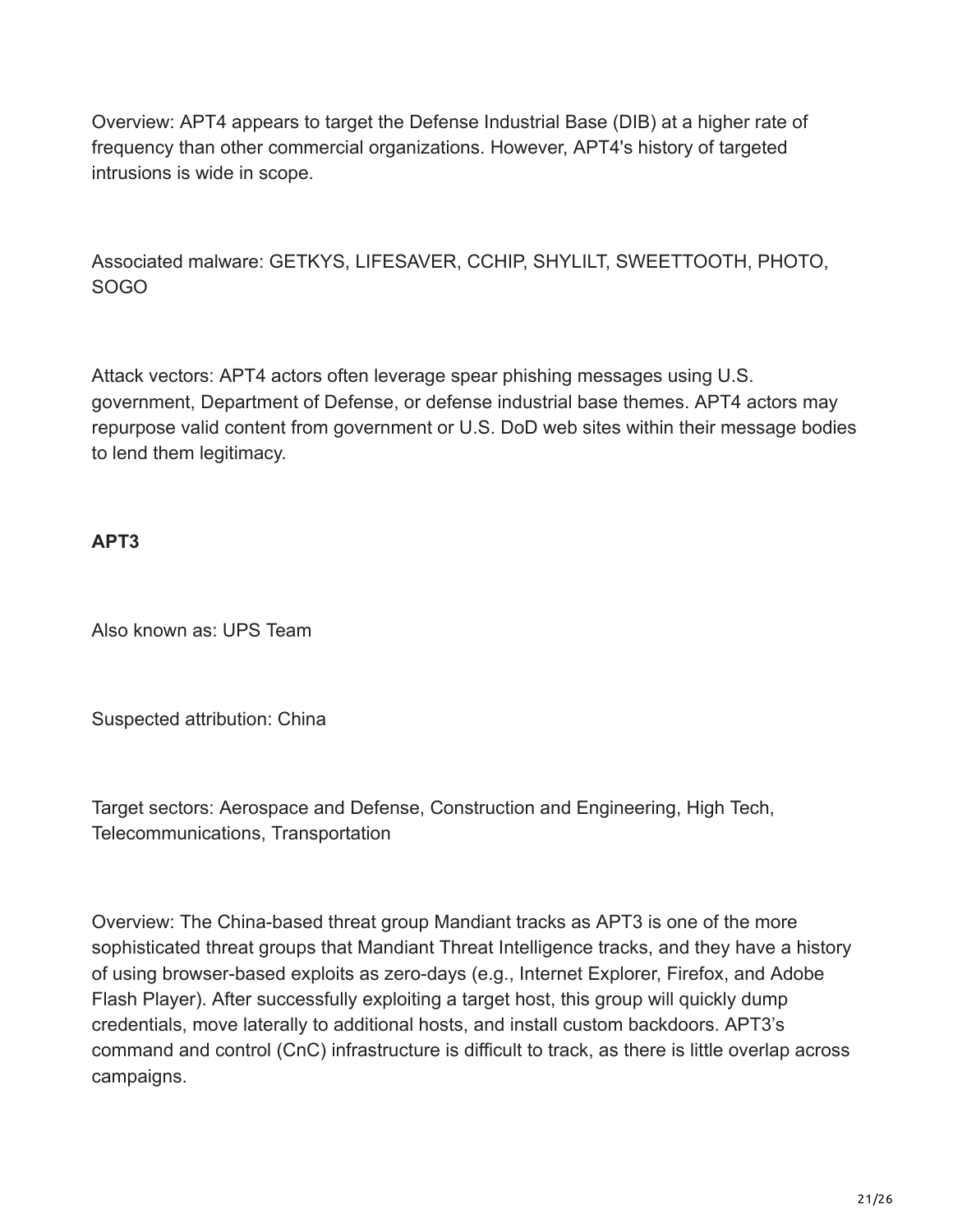Attack vectors: The phishing emails used by APT3 are usually generic in nature, almost appearing to be spam. Attacks have exploited an unpatched vulnerability in the way Adobe Flash Player parses Flash Video (FLV) files. The exploit uses common vector corruption techniques to bypass Address Space Layout Randomization (ASLR), and uses Return-Oriented Programming (ROP) to bypass Data Execution Prevention (DEP). A neat trick to their ROP technique makes it simpler to exploit and will evade some ROP detection techniques. Shellcode is stored in the packed Adobe Flash Player exploit file alongside a key used for its decryption. The payload is xor encoded and hidden inside an image.

## [Additional Resources](https://www.mandiant.com/resources/demonstrating-hustle) [Additional Resources](https://www.mandiant.com/resources/operation-clandestine-wolf-adobe-flash-zero-day)

**APT2**

Suspected attribution: China

Target sectors: Military and Aerospace.

Overview: This group was first observed in 2010. APT2 engages in cyber operations where the goal is intellectual property theft, usually focusing on the data and projects that make an organization competitive within its field

Associated malware: MOOSE, WARP

Attack vectors: Spearphishing emails that exploit CVE-2012-0158.

# **APT1**

Also known as: Unit 61398, Comment Crew Suspected attribution: China's People's Liberation Army (PLA) General Staff Department's (GSD) 3rd Department (总参三部二局), which is most commonly known by its Military Unit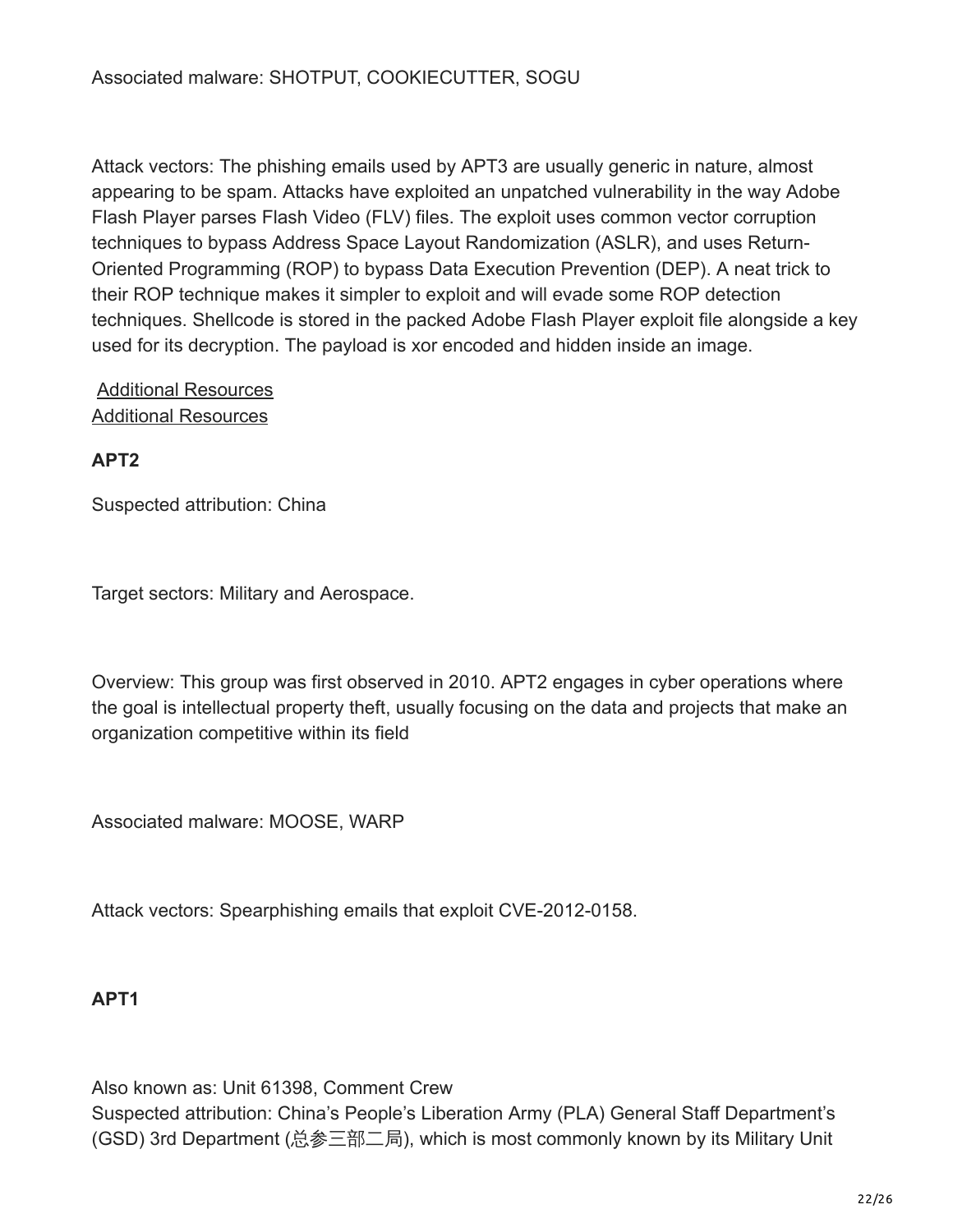Cover Designator (MUCD) as Unit 61398 (61398部队).

Target sectors: Information Technology, Aerospace, Public Administration, Satellites and Telecommunications, Scientific Research and Consulting, Energy, Transportation, Construction and Manufacturing, Engineering Services, High-tech Electronics, International Organizations, Legal Services Media, Advertising and Entertainment, Navigation, Chemicals, Financial Services, Food and Agriculture, Healthcare, Metals and Mining, Education

Overview: APT1 has systematically stolen hundreds of terabytes of data from at least 141 organizations, and has demonstrated the capability and intent to steal from dozens of organizations simultaneously. The group focuses on compromising organizations across a broad range of industries in English-speaking countries. The size of APT1's infrastructure implies a large organization with at least dozens, but potentially hundreds of human operators.

Associated malware: TROJAN.ECLTYS, BACKDOOR.BARKIOFORK, BACKDOOR.WAKEMINAP, TROJAN.DOWNBOT, BACKDOOR.DALBOT, BACKDOOR.REVIRD, TROJAN.BADNAME, BACKDOOR.WUALESS

Attack vectors: The most commonly observed method of initial compromise is spear phishing. The spear phishing emails contain either a malicious attachment or a hyperlink to a malicious file. The subject line and the text in the email body are usually relevant to the recipient. APT1 also creates webmail accounts using real peoples' names. While APT1 intruders occasionally use publicly available backdoors such as Poison Ivy and Gh0st RAT, the vast majority of the time they use what appear to be their own custom backdoors. Throughout their stay in the network (which could be years), APT1 usually installs new backdoors as they claim more systems in the environment. Then, if one backdoor is discovered and deleted, they still have other backdoors they can use. We usually detect multiple families of APT1 backdoors scattered around a victim network when APT1 has been present for more than a few weeks.

# **APT38**

Suspected attribution: North Korea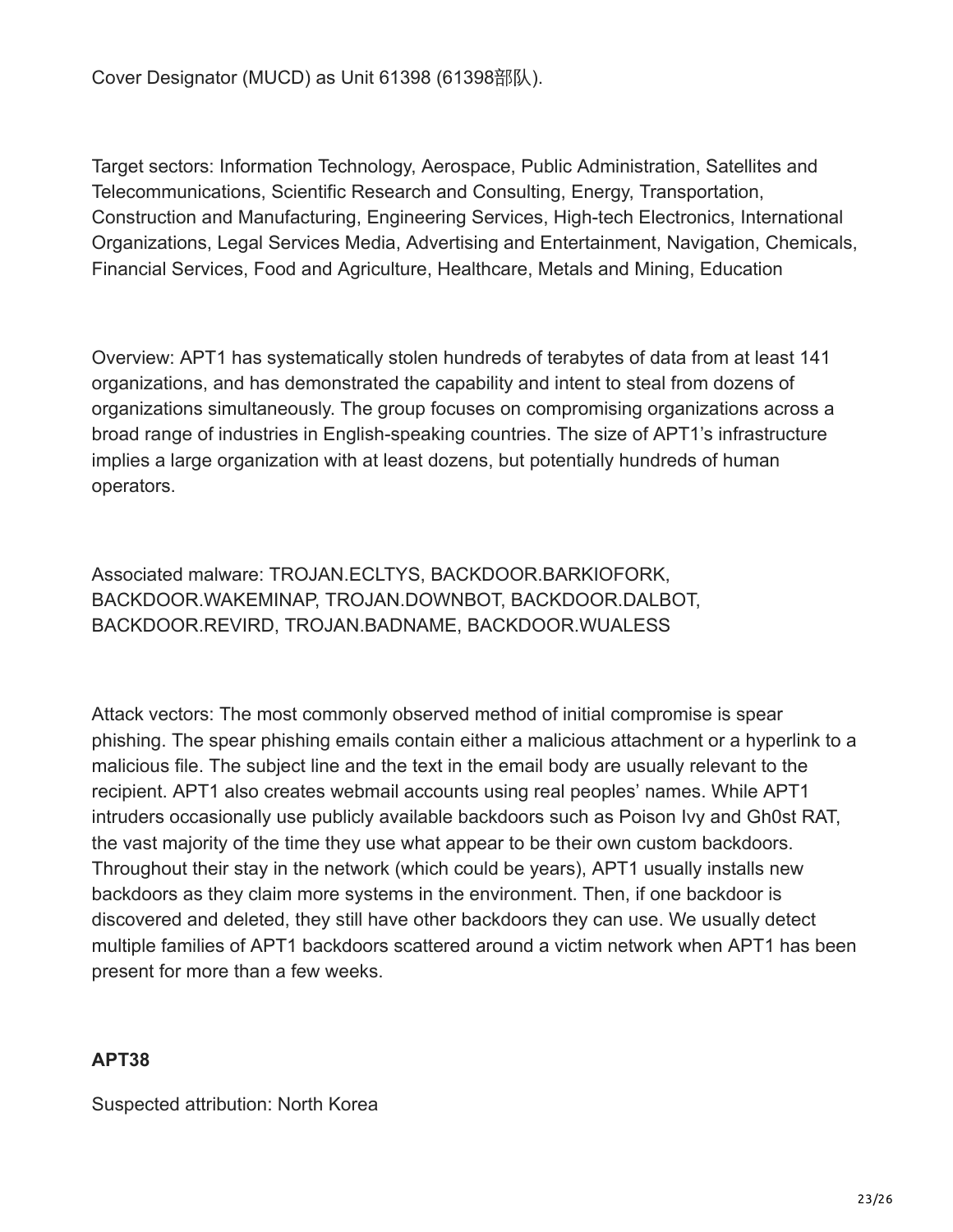Overview: Our analysis of the North Korean regime-backed threat group we are calling APT38 reveals that they are responsible for conducting the largest observed cyber heists. Although APT38 shares malware development resources and North Korean state sponsorship with a group referred to by the security community as "Lazarus", we believe that APT38's financial motivation, unique toolset, and tactics, techniques, and procedures (TTPs) are distinct enough for them to be tracked separately from other North Korean cyber activity.

Associated malware: This large and prolific group uses a variety of custom malware families, including backdoors, tunnelers, dataminers, and destructive malware to steal millions of dollars from financial institutions and render victim networks inoperable.

Attack vectors: APT38 has conducted operations in over 16 organizations in at least 11 countries. This group is careful, calculated, and has demonstrated a desire to maintain access to victim environments for as long as necessary to understand the network layout, required permissions, and system technologies to achieve its goals. APT38 is unique in that they are not afraid to aggressively destroy evidence or victim networks as part of their operations.

#### [Additional Resources](https://www.mandiant.com/resources/apt38-details-on-new-north-korean-regime-backed-threat-group)

#### **APT37**

Suspected attribution: North Korea

Target sectors: Primarily South Korea – though also Japan, Vietnam and the Middle East – in various industry verticals, including chemicals, electronics, manufacturing, aerospace, automotive, and healthcare.

Overview: Our analysis of APT37's recent activity reveals that the group's operations are expanding in scope and sophistication, with a toolset that includes access to zero-day vulnerabilities and wiper malware. We assess with high confidence that this activity is carried out on behalf of the North Korean government given malware development artifacts and targeting that aligns with North Korean state interests. Mandiant Threat Intelligence believes that APT37 is aligned with the activity publicly reported as Scarcruft and Group123.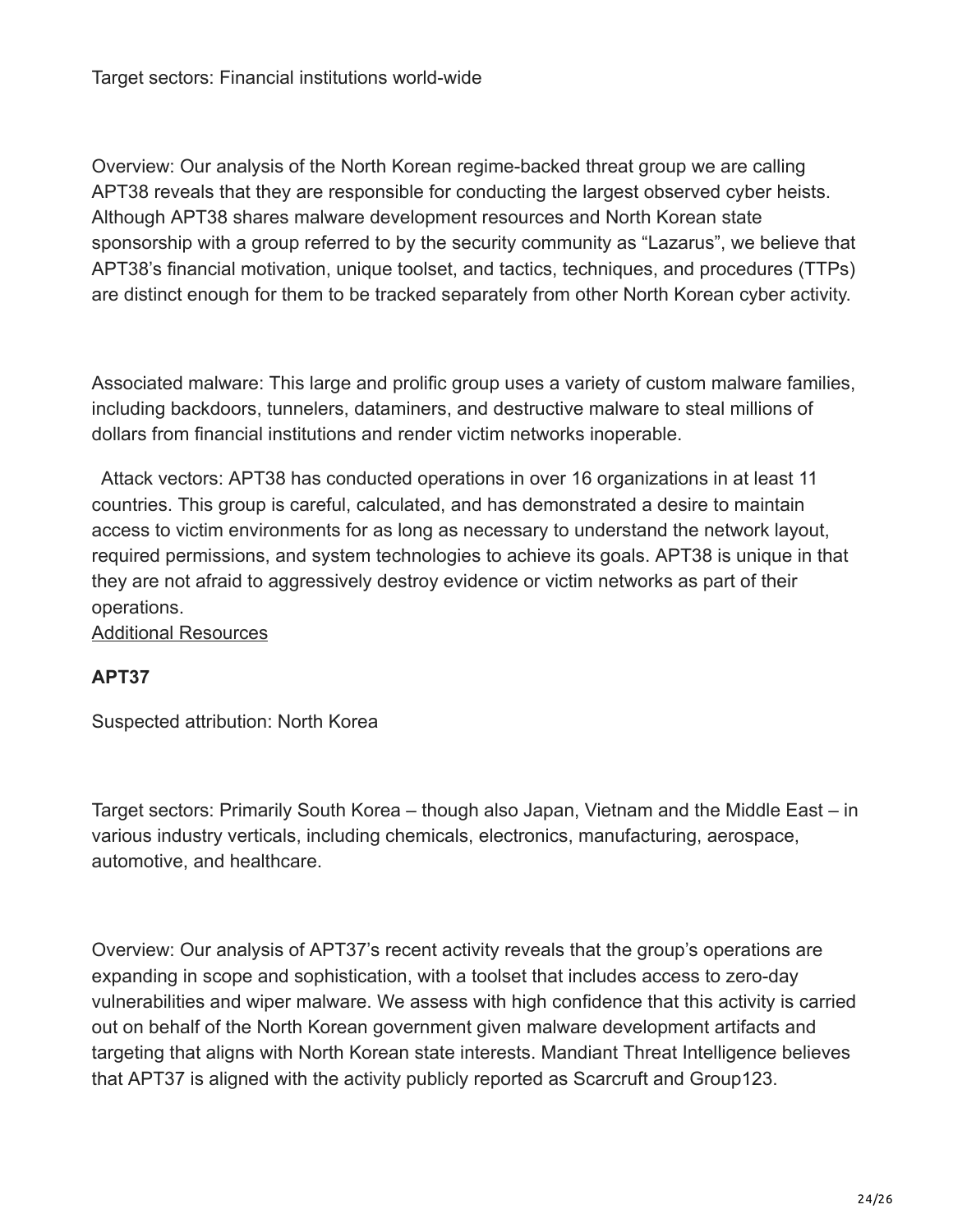Associated malware: A diverse suite of malware for initial intrusion and exfiltration. Along with custom malware used for espionage purposes, APT37 also has access to destructive malware.

Attack vectors: Social engineering tactics tailored specifically to desired targets, strategic web compromises typical of targeted cyber espionage operations, and the use of torrent filesharing sites to distribute malware more indiscriminately. Frequent exploitation of vulnerabilities in Hangul Word Processor (HWP), as well as Adobe Flash. The group has demonstrated access to zero-day vulnerabilities (CVE-2018-0802), and the ability to incorporate them into operations. [Additional Resources](https://www.mandiant.com/resources/apt37-overlooked-north-korean-actor)

# **APT28**

Also known as: Tsar Team Suspected attribution: Russian government

Target sectors: The Caucasus, particularly Georgia, eastern European countries and militaries, North Atlantic Treaty Organization (NATO) and other European security organizations and defense firms

Overview: APT28 is a skilled team of developers and operators collecting intelligence on defense and geopolitical issues—intelligence that would be useful only to a government. This APT group compiles malware samples with Russian language settings during working hours (8 a.m. to 6 p.m.), consistent with the time zone of Russia's major cities, including Moscow and St. Petersburg. This suggests that APT28 receives direct ongoing financial and other resources from a well-established organization, most likely the Russian government.

Associated malware: CHOPSTICK, SOURFACE

Attack vectors: Tools commonly used by APT28 include the SOURFACE downloader, its second-stage backdoor EVILTOSS and a modular family of implants dubbed CHOPSTICK. APT28 has employed RSA encryption to protect files and stolen information moved from the victim's network to the controller. It has also made incremental and systematic changes to the SOURFACE downloader and its surrounding ecosystem since 2007, indicating a longstanding and dedicated development effort. [Additional Resources](https://www.mandiant.com/resources/apt28-a-window-into-russias-cyber-espionage-operations)

# **APT32**